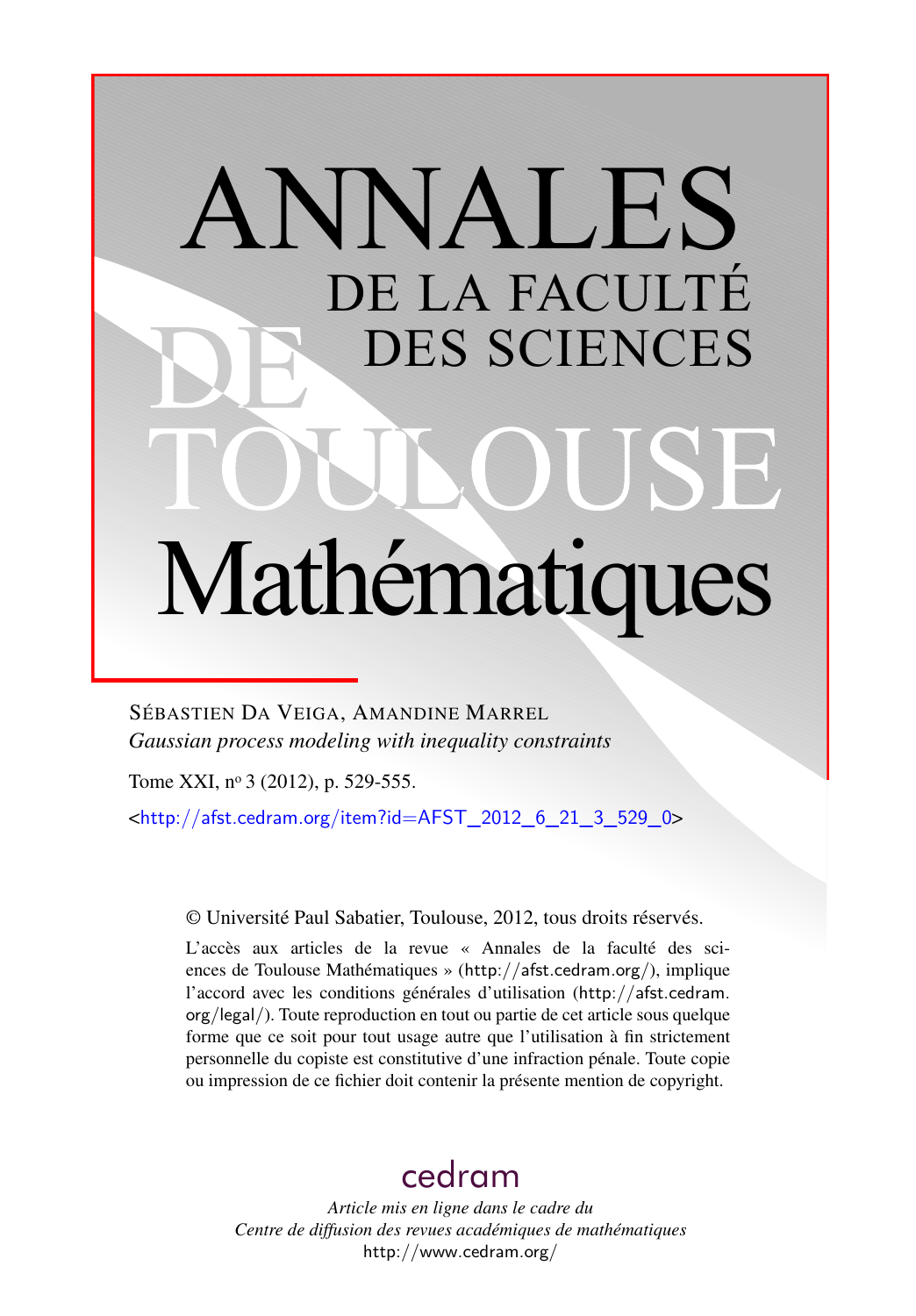pp. 529–555

# Gaussian process modeling with inequality constraints

SÉBASTIEN DA VEIGA<sup>1</sup>, AMANDINE MARREL<sup>2</sup>

ABSTRACT. — Gaussian process modeling is one of the most popular approaches for building a metamodel in the case of expensive numerical simulators. Frequently, the code outputs correspond to physical quantities with a behavior which is known a priori: Chemical concentrations lie between 0 and 1, the output is increasing with respect to some parameter, etc. Several approaches have been proposed to deal with such information. In this paper, we introduce a new framework for incorporating constraints in Gaussian process modeling, including bound, monotonicity and convexity constraints. We also extend this framework to any type of linear constraint. This new methodology mainly relies on conditional expectations of the truncated multinormal distribution. We propose several approximations based on correlation-free assumptions, numerical integration tools and sampling techniques. From a practical point of view, we illustrate how accuracy of Gaussian process predictions can be enhanced with such constraint knowledge. We finally compare all approximate predictors on bound, monotonicity and convexity examples.

 $R$ ÉSUMÉ.  $-$  La modélisation par processus Gaussiens est une des approches les plus utilisées pour construire un métamodèle dans le cas de simulateurs numériques coûteux. Souvent, les sorties du code correspondent à des quantités physiques dont le comportement est connu à l'avance: les concentrations chimiques sont comprises entre 0 et 1, la sortie est croissante par rapport `a un des param`etres, etc. Plusieurs approches ont été proposées pour prendre en compte de telles informations. Dans cet article, nous introduisons un nouveau cadre théorique pour inclure des contraintes dans la modélisation par processus Gaussiens, qui englobe les contraintes de bornes, de monotonie et de convexité. Nous étendons ´egalement ce cadre `a tous les types de contraintes lin´eaires. Cette nouvelle m´ethodologie fait appel aux moments conditionnels de lois normales multivariées tronquées. Nous proposons plusieurs approximations basées sur une hypothèse de décorrélation, des outils d'intégration numérique et des

 $(*)$  Reçu le 27/02/2012, accepté le 16/04/2012

 $(1)$  IFP Energies nouvelles, 1 & 4 avenue de Bois Préau, 92852 Rueil-Malmaison, France sebastien.da-veiga@ifpen.fr

<sup>(2)</sup> CEA, DEN, DER, F-13108 Saint-Paul-lez-Durance, France amandine.marrel@cea.fr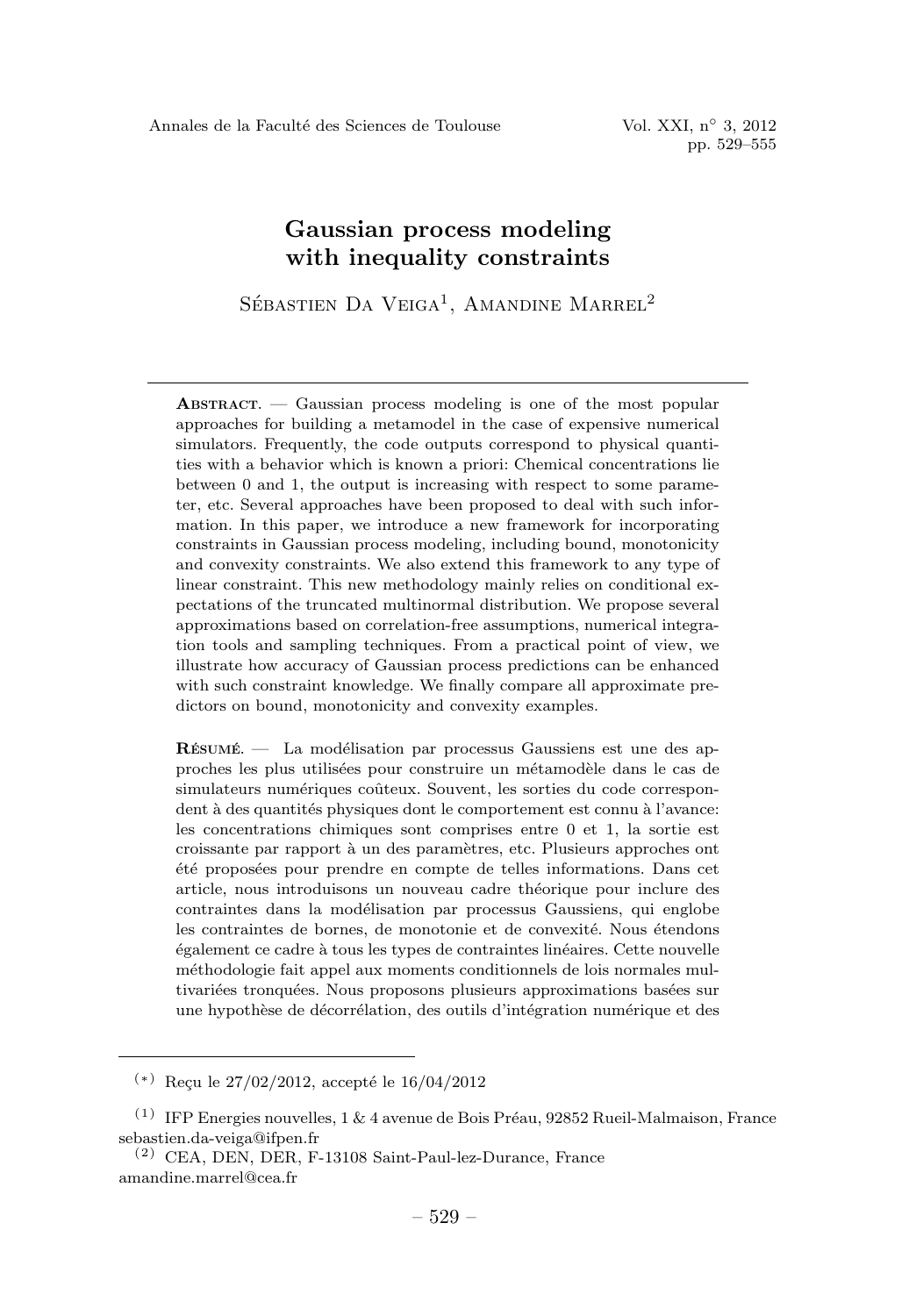techniques d'échantillonnage. D'un point de vue pratique, nous illustrons l'amélioration des performances de prédiction par processus Gaussiens lorque l'on inclut des contraintes. Nous comparons finalement les différents prédicteurs approchés sur des exemples avec contraintes de bornes, monotonie et convexité.

# 1. Introduction

To provide guidance to a better understanding of numerical simulators and to reduce the response uncertainties most efficiently, sensitivity measures of the input importance on the output variability are highly informative indicators [36]. For models that require a reasonable computational time, direct sampling methods (Monte Carlo) can be used to conduct uncertainty propagation studies or sensitivity analysis. In the case of simulators that take several hours or days for a single run, such direct sampling methods are impractical. To deal with these expensive models, several metamodelbased methods have been proposed in the past few years [28], [7]. Their potential was clearly illustrated when dealing with expensive simulators, since they outperform standard Monte-Carlo techniques. All these methods consist of the following steps. At first, an approximating metamodel is built from a small number of simulations so as to reproduce the expensive model. Then, this proxy model is used to compute sensitivity indices, through analytical or Monte-Carlo formulations. Among them, the Gaussian process approach is one of the most popular due to the wide range of applications where it was successfully used [25]. Frequently, the expensive model is built upon physical equations that involve symmetries, positiveness or monotonicity constraints. Accounting for such knowledge, while building the proxy model, could greatly improve the quality of approximation. Consequently, the estimation of sensitivity indices is more accurate while reducing the number of simulations required to build the proxy model. However, so far, very few of the metamodel-based methods are able to use this a priori information. In a one-dimensional setting, monotonicity constraints were investigated by [17], [31] and [3]. In a general kernel regression framework with no dimensionality restriction, monotonicity has been studied by [8] and [30]. In [17], monotonicity is incorporated through several optimization constraints in kernel weights identification and involves, in practice, quadratic programming techniques. [30] further propose to include convexity constraints with a sequential quadratic programming point of view. In the kriging community, [1] proposed a data-augmentation based simulation algorithm to account for bound constraints on a Gaussian process. Later, [41] applied the optimization constraint idea of [17] to the identification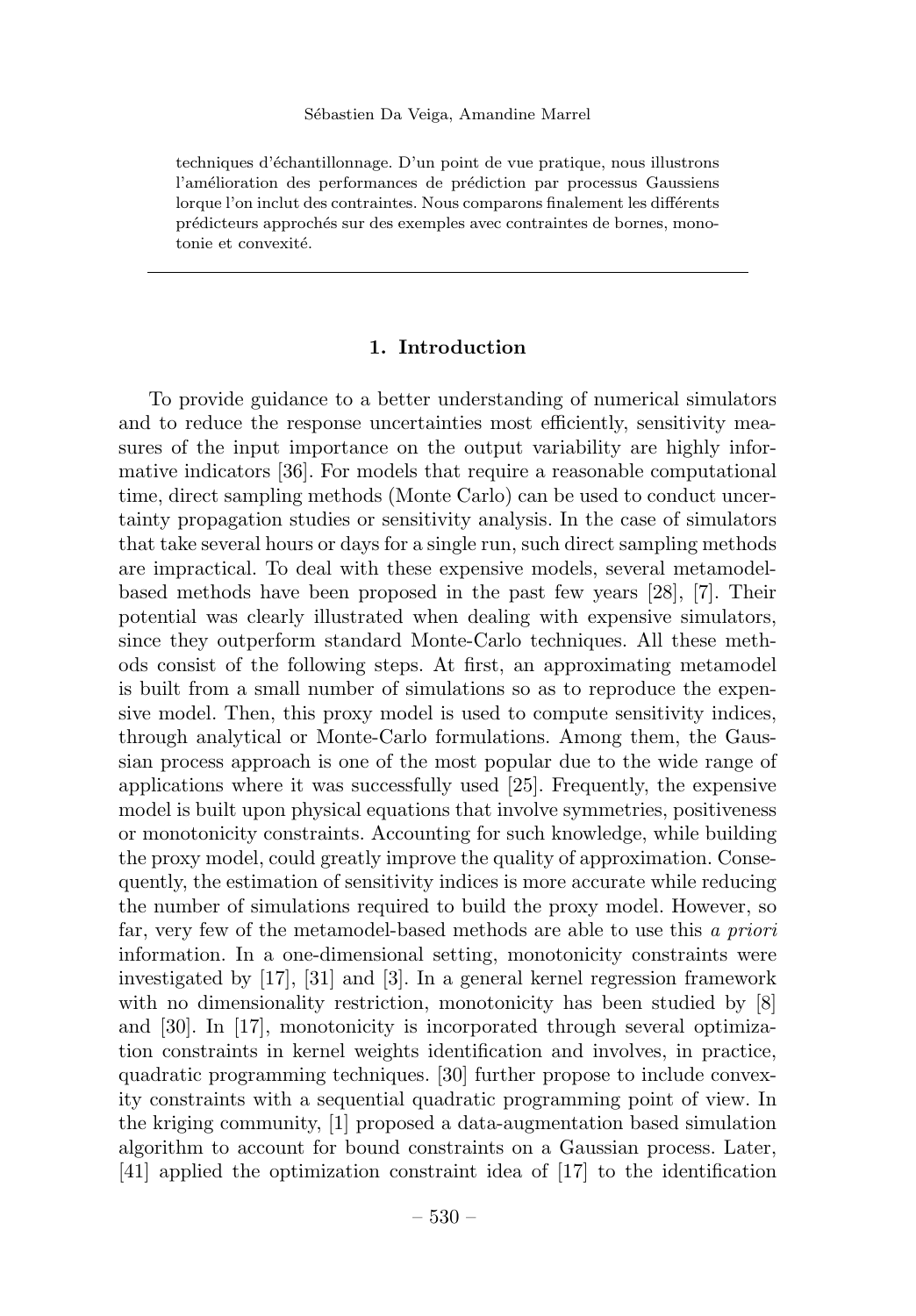of the kriging weights in the case of bound constraints. A different point of view is taken by [26], where bounded kriging simulations are generated by means of a Gibbs sampler. Recently, [20] examined monotonicity constraint in the kriging setting. The authors develop a bootstrap approach in order to select only monotonic kriging realizations, which are then used to build a new predictor through averaging. Besides, let us point out the theoretical contribution to symmetry constraints by [15]. In this paper, we focus mainly on linear constraints for Gaussian process modeling. In Section 2, we develop first a theoretical framework capable of accounting for such constraints. This work mainly relies on the literature related to truncated multinormal variables ([38], [39], [23], [24], [27]). Starting from analytical expressions of truncated moments, we show how it is possible to incorporate bound, monotonicity and convexity prior information on the expensive model. Available formulas involve the computation of integrals with dimensionality directly linked to the number of constraints. When this number is large (or even infinite, when monotonicity is imposed on a given interval for example), it is then necessary to provide efficient approximations. We propose in Section 3 a list of powerful approximation methods, which consist of numerical integral approximations and sampling techniques. Section 4 is dedicated to several illustrations of our methodology on prediction examples. Finally, we conclude with a brief summary and outline questions for future research.

# 2. Theoretical formulation

In this section, we first briefly introduce the Gaussian process modeling framework. We then detail the theoretical setting for incorporating constraints. In what follows, we assume that the complex computer code is represented by a function  $f : \mathbb{R}^D \to \mathbb{R}$  which is assumed to be continuous. For a given value of the vector of inputs  $\mathbf{x} = (x^1, \dots, x^D) \in \mathbb{R}^D$ , a simulation run of the code yields a real value  $y = f(\mathbf{x})$ , which corresponds to the output of interest. In practice, one evaluation of the function  $f$  can take several hours or even days. As a result, we make use here of response surface methods. The idea is the following. For a given set of input vectors  $\{x_1,\ldots,x_n\}$ , we compute the corresponding outputs  $y_1,\ldots,y_n$ . The goal is to build an approximating model of f using the sample  $(\mathbf{x}_i, y_i)_{i=1,\dots,n}$ . We let  $X_s = [\mathbf{x}_1^T, \dots, \mathbf{x}_n^T]^T$  and  $Y_s = [y_1, \dots, y_n]^T$  denote the matrix of sample locations and the vector of responses, respectively.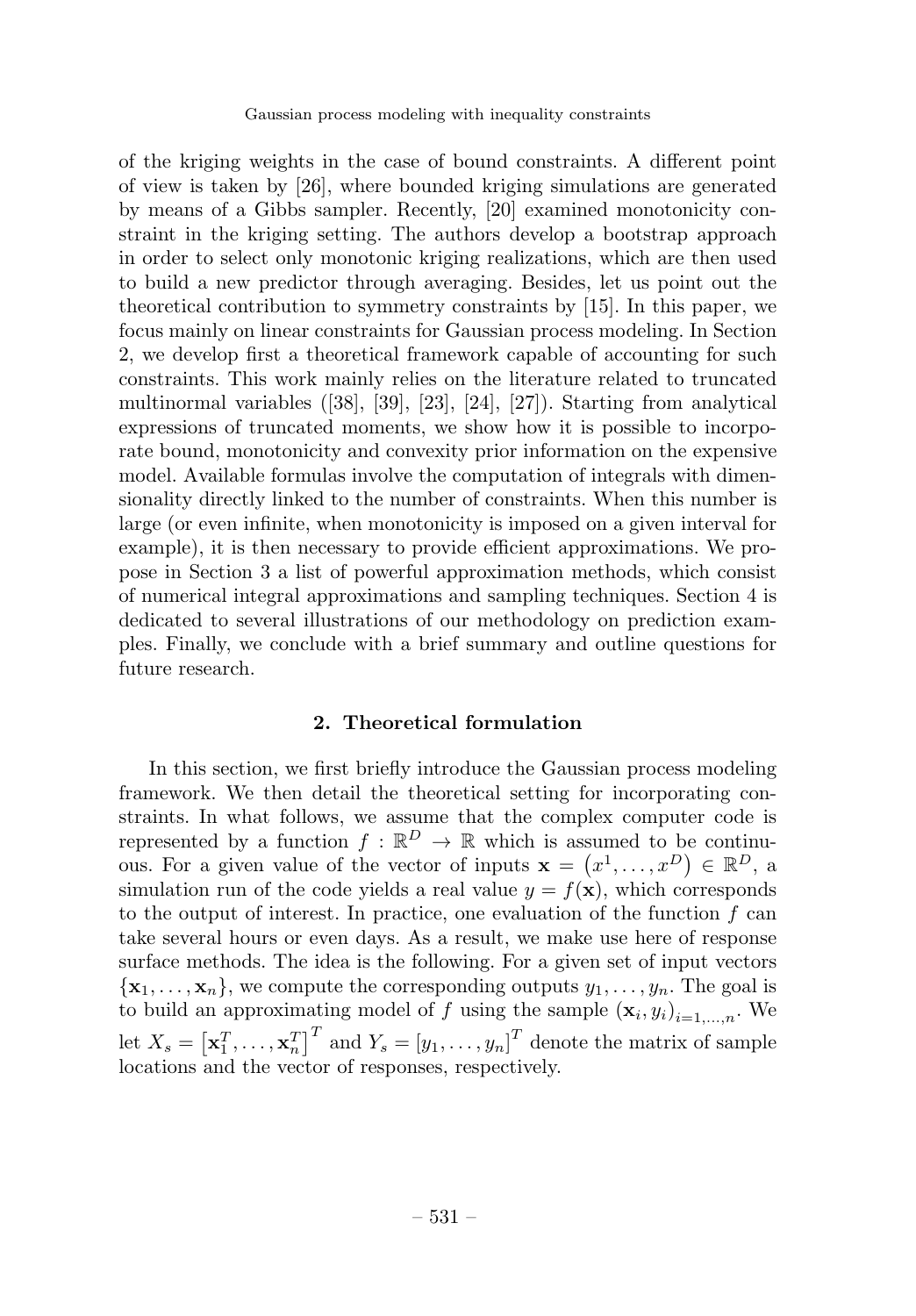#### 2.1. Standard Gaussian process modeling

Gaussian process modeling [35] considers the deterministic response  $y =$  $f(\mathbf{x})$  as a realization of a random field  $Y(\mathbf{x})$  given by the following decomposition:

$$
Y(\mathbf{x}) = f_0(\mathbf{x}) + W(\mathbf{x})
$$

where  $f_0(\mathbf{x})$  is the mean function (e.g. a polynomial) and  $W(\mathbf{x})$  is a stationary centered Gaussian field with variance  $\sigma^2$  and correlation function R. Note that stationarity implies that its covariance function  $C(\mathbf{x}, \mathbf{x}')$  can be written as  $C(\tau) = \sigma^2 R(\tau)$  with  $\tau = \mathbf{x} - \mathbf{x}'$ . In this setting, the conditional distribution of the response at a new location  $x^*$  is a Gaussian distribution with moments given by

$$
\mathbb{E}\left(Y(\mathbf{x}^*)|Y(X_s) = Y_s\right) = f_0(\mathbf{x}^*) + k(\mathbf{x}^*)^T \Sigma_S^{-1} \left(Y_s - F_s\right) \tag{2.1}
$$

$$
\text{Var}\left(Y(\mathbf{x}^*)|Y(X_s) = Y_s\right) = \sigma^2 - k(\mathbf{x}^*)^T \Sigma_S^{-1} k(\mathbf{x}^*)
$$
\n(2.2)

where  $F_s = [f(\mathbf{x}_1),...,f(\mathbf{x}_n)]^T$  is the vector of the mean function at sample locations,  $k(\mathbf{x}^*)$  is the covariance vector between x and sample locations  $X_s$ and  $\Sigma<sub>S</sub>$  is the covariance matrix at sample locations. The conditional mean (2.1) serves as the predictor at location x, and the prediction variance is given by (2.2). In practice, the mean function  $f_0(\mathbf{x})$  has a parametric form  $f_0(\mathbf{x}) = \sum_{j=1}^J \beta_j f_j(\mathbf{x}) = F(x)\beta$  where functions  $F(x) = [f_1(\mathbf{x}), \dots, f_J(\mathbf{x})]$ are known and  $\beta = [\beta_1, \ldots, \beta_J]^T$  are regression parameters to be estimated. Moreover,  $R$  is chosen among a class of standard correlation functions (Gaussian, Matérn, ...) given up to some unknown hyperparameters  $\psi$ , corresponding to correlation lengths for example, see [32].  $R$  is then denoted by  $R_{\psi}$ . As a result, in order to use the conditional expectation as a predictor, these parameters need to be estimated. Maximum likelihood estimators are usually preferred. For example, provided that  $\psi$  is known, regression parameters are obtained with the generalized least square estimator

$$
\hat{\beta} = (F_s R_{\psi}^{-1} F_s)^{-1} F_s^T R_{\psi}^{-1} Y_s
$$

and the maximum likelihood estimator of  $\sigma^2$  is

$$
\widehat{\sigma^2} = \frac{1}{n}(Y_s - F_s\widehat{\beta})^T R_{\psi}^{-1}(Y_s - F_s\widehat{\beta}).
$$

In addition, estimation of hyperparameters consists in solving the following minimization problem

$$
\psi^* = \arg\min_{\psi} \widehat{\sigma^2} \det(R_{\psi})^{\frac{1}{n}}.
$$

$$
-532 -
$$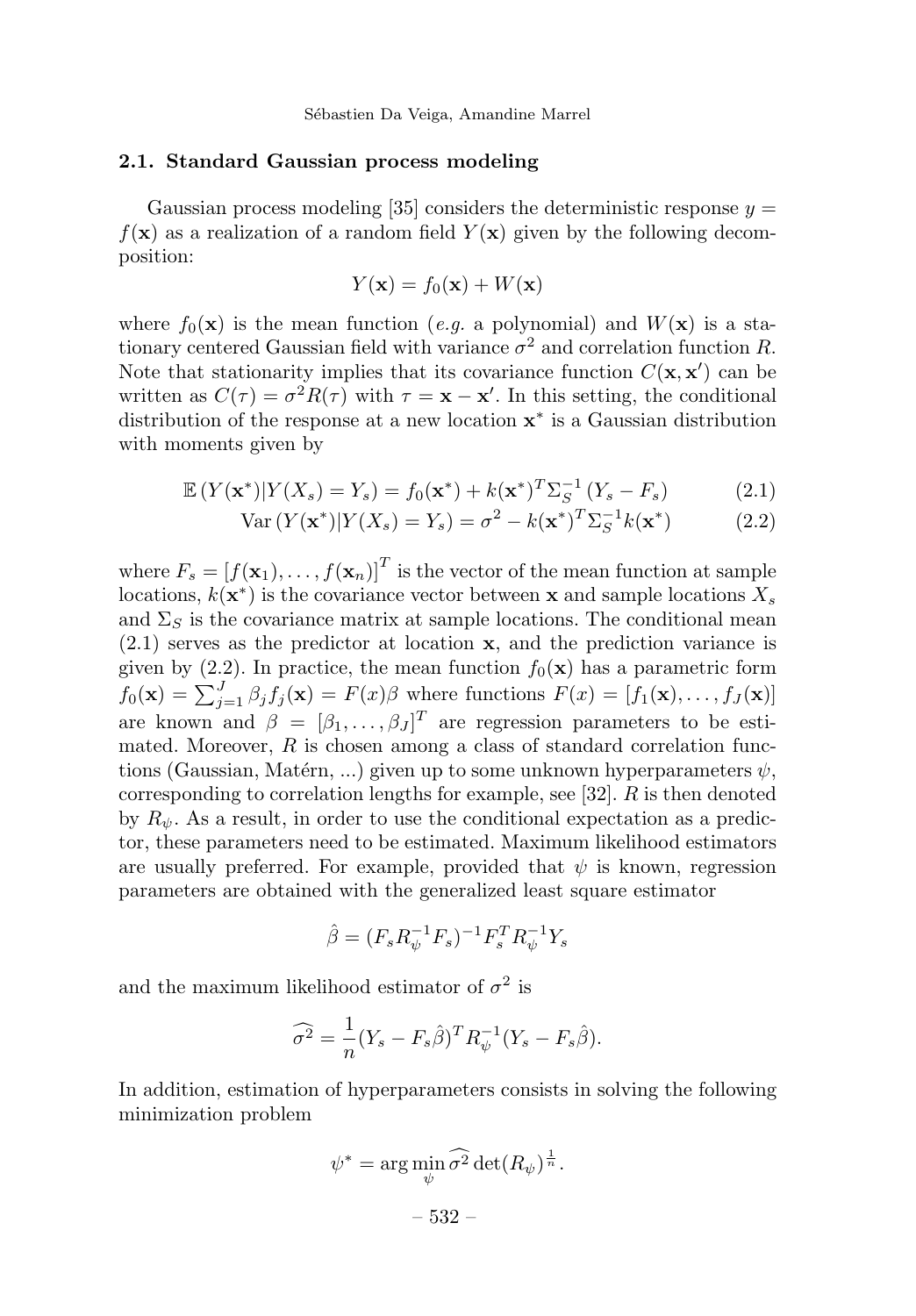Consequently, the conditional field  $\tilde{Y}(\mathbf{x}^*) = Y(\mathbf{x}^*)|Y(X_s) = Y_s$  with estimated parameters is a Gaussian field with mean  $\tilde{\mu}(\mathbf{x}^*)$  given by

$$
\tilde{\mu}(\mathbf{x}^*) = F(\mathbf{x}^*)\hat{\beta} + k(\mathbf{x}^*)^T \Sigma_S^{-1} \left(Y_s - F_s\hat{\beta}\right)
$$

and covariance function equal to

$$
\tilde{C}(\mathbf{x}, \mathbf{x}') = C(\mathbf{x}, \mathbf{x}') - k(\mathbf{x})^T \Sigma_S^{-1} k(\mathbf{x}').
$$

Note that the covariance function has an additional component if the variance estimation on  $\hat{\beta}$  is accounted for ([37]), but this case will not be considered here.

As stated in the introduction, our goal is to incorporate constraints on the so-called kriging predictor  $\tilde{\mu}(\mathbf{x}^*) = \mathbb{E}(\tilde{Y}(\mathbf{x}^*))$ . In contrast to previous work on constrained kriging ([41], [20]), we propose to keep the conditional expectation framework. For instance, if we know that predictions must lie between two real values a and b for all points in a subset I of  $\mathbb{R}^D$ , the predictor is naturally replaced with the conditional expectation

$$
\mathbb{E}\left(\tilde{Y}(\mathbf{x}^*)|\forall \mathbf{x} \in I, a \leqslant \tilde{Y}(\mathbf{x}) \leqslant b\right).
$$
\n(2.3)

Similarly, in a one-dimensional setting, a monotonicity condition on  $I$  would lead to some conditional expectation

$$
\mathbb{E}\left(\tilde{Y}(\mathbf{x}^*)|\forall \mathbf{x} \in I, \tilde{Y}'(\mathbf{x}) \geqslant 0\right). \tag{2.4}
$$

Let us remark that computation of such expectations is strongly linked to the theory of extrema of random fields. Indeed, equation (2.3) can be rewritten as

$$
\mathbb{E}\left(\tilde{Y}(\mathbf{x}^*)|\min_{\mathbf{x}\in I}\tilde{Y}(\mathbf{x})\geqslant a,\max_{\mathbf{x}\in I}\tilde{Y}(\mathbf{x})\leqslant b\right).
$$
\n(2.5)

Explicit formulation of these quantities is not available in general. Indeed, distribution functions of extrema of random fields can be approximated through Rice formulas [2]. But here, equation (2.5) implies that we also need the joint distribution of the field  $\tilde{Y}(\mathbf{x})$  and its extrema, which is not available. Hence, we suggest a discrete-location approximation. Instead of imposing a constraint on a given subset, we discretize it into a (large) number of conditioning points. As an illustration, consider a set of N points  $x_1, \ldots, x_N$  chosen in a subset I. Then, the conditional expectation in equation (2.3) is approximated by

$$
\mathbb{E}\left(\tilde{Y}(\mathbf{x}^*)|\forall i=1,\ldots,N, a\leqslant \tilde{Y}(\mathbf{x}_i)\leqslant b\right).
$$
\n(2.6)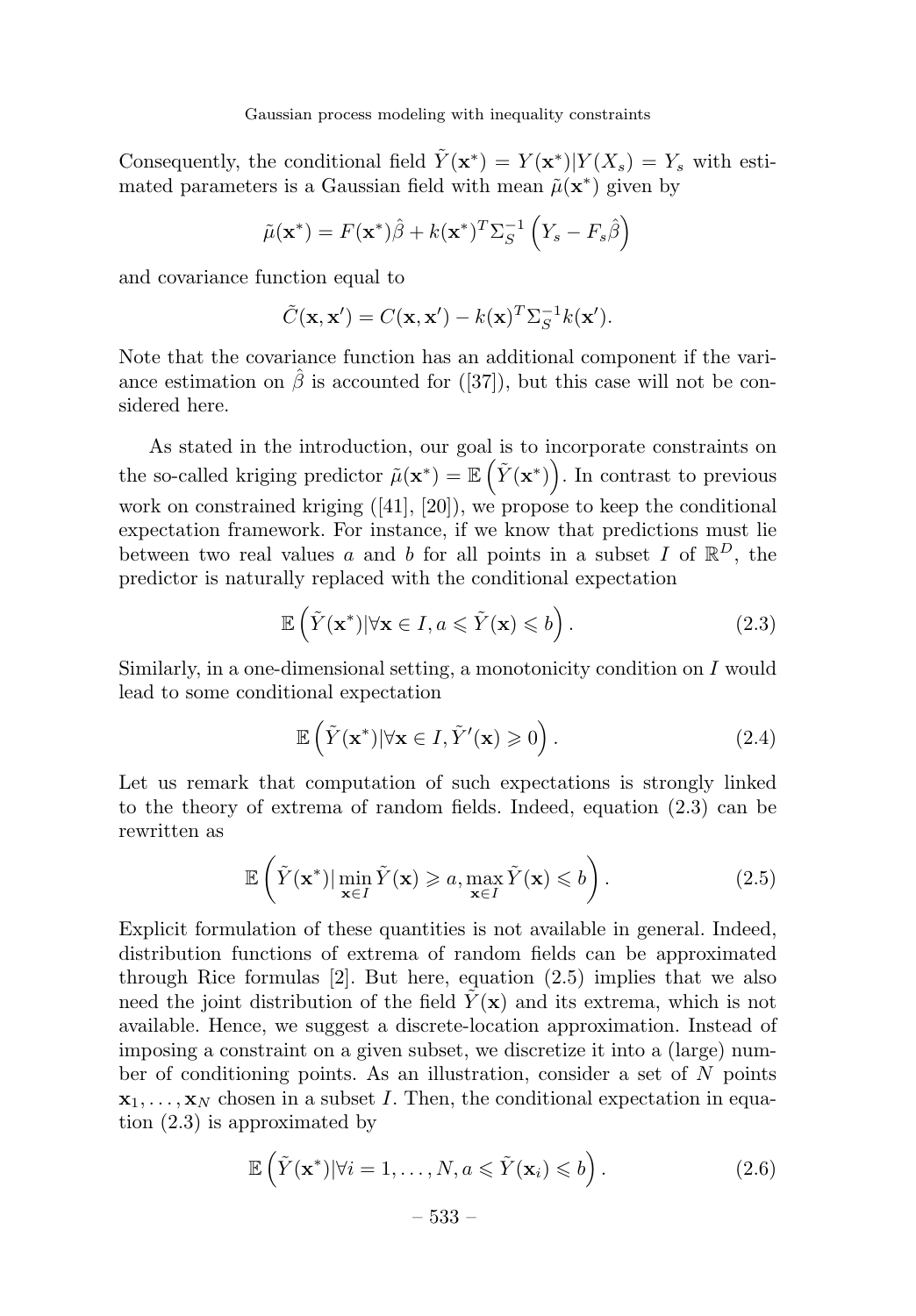Note that this conditioning does not imply that the computer code  $f$  must be evaluated at points  $x_1, \ldots, x_N$ . More generally, in this work, any constraint defined on a subset will be replaced with its discrete-location counterpart. We will discuss the quality of this approximation according to the value of N in Section 4. In the following subsections, we will examine common constraints and the corresponding conditional expectation predictors that we propose.

#### 2.2. Bound constraints

The most common type of constraints concerns bounds on the predictor. Indeed, it is highly frequent that computer code outputs correspond to physical quantities that are known to lie in a given interval. In chemical science, such quantities would be species concentration (between 0 and 1), or, in reservoir engineering, they would be oil production (strictly positive) for instance. Incorporation of these physical constraints should provide better predictions, and, in worst cases, neglecting them can even yield non-physical estimations. Let  $I \subset \mathbb{R}^D$  denote a subset of  $\mathbb{R}^D$  and  $\mathbf{x}_1, \ldots, \mathbf{x}_N$  be a set of  $N$  points chosen in  $I$ . We assume that for all points in  $I$ , predictions must lie between two functions  $a(\mathbf{x})$  and  $b(\mathbf{x})$ . Then, denoting  $a_i = a(\mathbf{x}_i)$  and  $b_i = b(\mathbf{x}_i)$  for all  $i = 1, \ldots, N$ , our constrained predictor is given by

$$
\mathbb{E}\left(\tilde{Y}(\mathbf{x}^*)|\forall i=1,\ldots,N, a_i\leqslant \tilde{Y}(\mathbf{x}_i)\leqslant b_i\right).
$$
\n(2.7)

This is a straightforward generalization of equation (2.6). Since the random vector  $(\tilde{Y}(\mathbf{x}^*), \tilde{Y}(\mathbf{x}_1), \ldots, \tilde{Y}(\mathbf{x}_N))$  follows a multivariate Gaussian distribution, the conditional expectation in equation (2.7) actually corresponds to the mean of the so-called truncated multinormal distribution [38], see Section 3 for details.

#### 2.3. Derivative constraints

Another usual available constraint is related to monotonicity. The increasing or decreasing behavior of the output with respect to some variables is often governed by physical equations. In this case, differentiability of f is generally first assumed. Consequently, the covariance function  $C$  is chosen among functions yielding differentiable trajectories. Here, we focus on fields which are mean-square differentiable, *i.e.*  $\partial^2 C(\tau)/\partial \tau_j^2$  exists and is finite for all  $1 \leq j \leq D$  ([6]). Assume that predictions must be increasing with respect to some variable  $x^j, 1 \leq j \leq D$ , on some subset  $I \subset \mathbb{R}^D$  and denote  $x_1, \ldots, x_N$  a set of N points chosen in I. Therefore, the constrained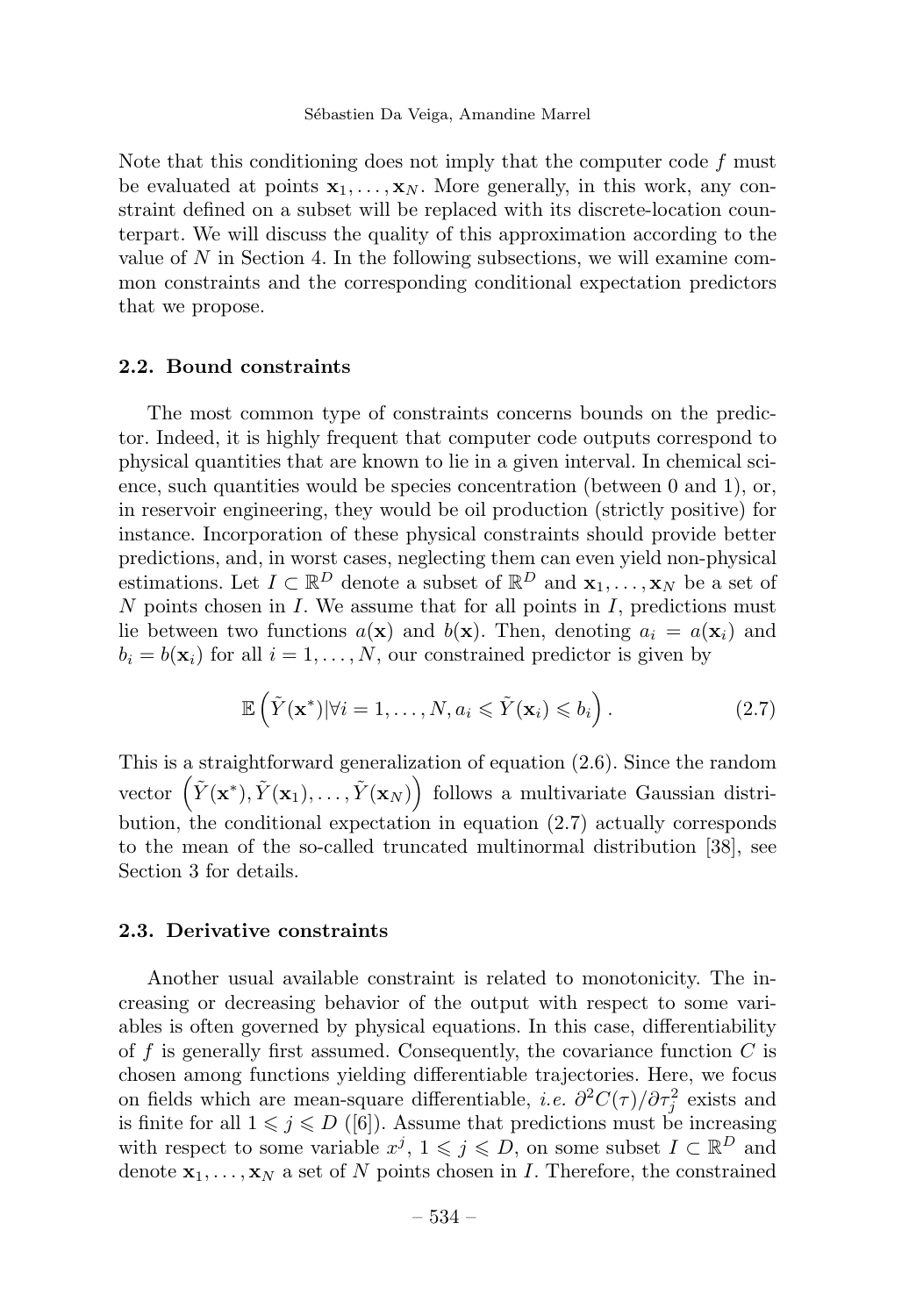predictor is equal to

$$
\mathbb{E}\left(\tilde{Y}(\mathbf{x}^*)|\forall i=1,\ldots,N,\frac{\partial\tilde{Y}}{\partial x^j}(\mathbf{x}_i)\geqslant0\right).
$$
\n(2.8)

Derivative constraints related to other variables on other subsets can be readily incorporated in this conditional expectation. An important result is that all vectors encompassing  $\overline{Y}(\mathbf{x}^*)$  and any of its partial derivatives is Gaussian, since the differential operator is linear. As a result, equation (2.8) is also the mean of a truncated multinormal distribution. Note that we have for example the following relations [6]:

$$
Cov\left(\tilde{Y}(\mathbf{x}), \frac{\partial \tilde{Y}}{\partial x'^j}(\mathbf{x}')\right) = \frac{\partial}{\partial x'^j} \tilde{C}(\mathbf{x}, \mathbf{x}').
$$
\n(2.9)

$$
Cov\left(\frac{\partial \tilde{Y}}{\partial x^i}(\mathbf{x}), \frac{\partial \tilde{Y}}{\partial x'^j}(\mathbf{x}')\right) = \frac{\partial^2}{\partial x^i \partial x'^j} \tilde{C}(\mathbf{x}, \mathbf{x}').
$$
 (2.10)

# 2.4. Convexity constraints

Sometimes, the practitioner further knows that  $f$  is convex at some locations, due to physical insight. Assuming that  $f$  is twice-differentiable imposes to choose a covariance function C such that  $\partial^4 C(\tau)/\partial \tau_j^4$  exists and is finite for all  $1 \leq j \leq D$ . In a one-dimensional setting, if we require that predictions must be convex at some locations  $x_1, \ldots, x_n$ , the constrained predictor is

$$
\mathbb{E}\left(\tilde{Y}(x^*)|\forall i=1,\ldots,N,\frac{\partial^2 \tilde{Y}}{\partial x^2}(x_i)\geqslant 0\right).
$$
\n(2.11)

In a two-dimensional setting, it becomes

$$
\mathbb{E}\left(\tilde{Y}(\mathbf{x}^*)|\forall i=1,\ldots,N,\nabla^2_{\mathbf{x}^*\mathbf{x}^*}\tilde{Y}(x_i,x_i')\geqslant 0\right) \tag{2.12}
$$

for locations  $(x_i, x'_i) \in \mathbb{R}^2$ ,  $i = 1, ..., N$ . Equation (2.11) corresponds to a standard truncated multinormal distribution because a vector with components consisting of  $\tilde{Y}(\mathbf{x}^*)$  and any of its second-order derivatives is Gaussian. In a two-dimensional setting, the predictor (2.12) involves the mean of the so-called elliptically truncated multinormal distribution [39]. Convexity in higher dimensions can also be incorporated if we impose that the Hessian matrix of the Gaussian field  $Y(\mathbf{x}^*)$  is positive-semidefinite at each constraint point. By Sylvester's criterion, this is equivalent to impose that each leading principal minor of the Hessian is positive. However, since this involves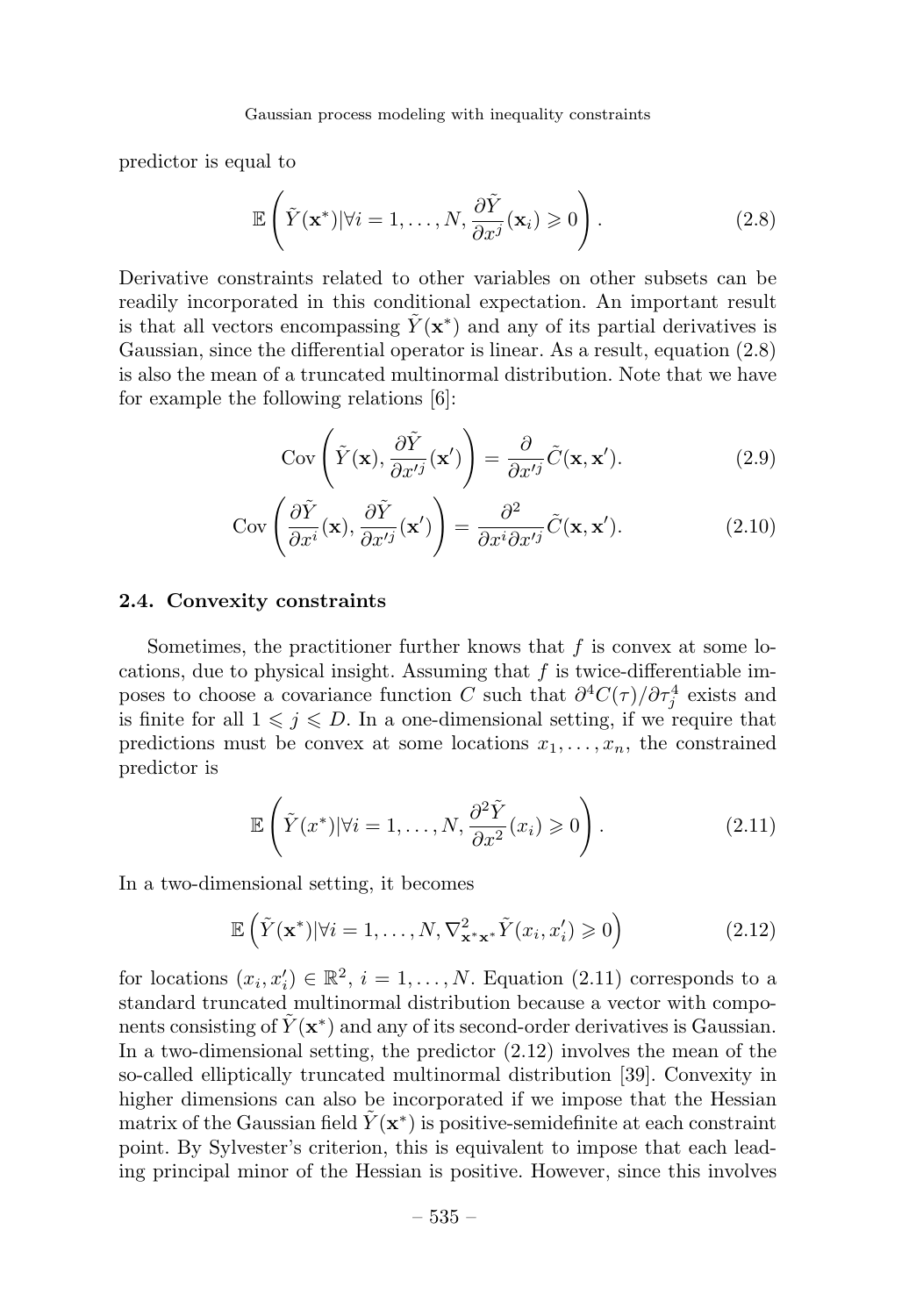#### Sébastien Da Veiga, Amandine Marrel

computing determinants, such a constraint leads to polynomial constraints, which have not been treated yet from a truncation perspective in the literature. Even if it is possible to deal with them through the Gibbs sampler which will be presented in Section 3.2, note that at each constraint point there are D minors. As a result, the number of constraints is equal to  $N \times D$ and will increase with dimension  $D$ . For simplicity, we will only investigate convexity constraints for  $D = 1$  and  $D = 2$  in the following sections. Let us remark that more generally, if we consider  $\tilde{Y}(\mathbf{x}^*)$  derivatives:

$$
\tilde{Y}^{(\kappa)}(\mathbf{x}) = \frac{\partial^{|\kappa|}}{\partial (x^1)^{\kappa_1} \cdots \partial (x^D)^{\kappa_D}} \tilde{Y}(\mathbf{x}),\tag{2.13}
$$

we have:

$$
Cov\left(\tilde{Y}^{(\kappa)}(\mathbf{x}), \tilde{Y}^{(\lambda)}(\mathbf{x}')\right)
$$

$$
= \frac{\partial^{|\kappa|+|\lambda|}}{\partial(x^1)^{\kappa_1} \cdots \partial(x^D)^{\kappa_D} \partial(x'^1)^{\lambda_1} \cdots \partial(x'^D)^{\lambda_D}} \tilde{C}(\mathbf{x}, \mathbf{x}') \tag{2.14}
$$

where  $\kappa = (\kappa_1, \ldots, \kappa_D)$  and  $\lambda = (\lambda_1, \ldots, \lambda_D)$  are non-negative integers with  $|\kappa| = \sum_i \kappa_i$  and  $|\lambda| = \sum_i \lambda_i$ , see [6].

#### 2.5. Linear constraints

The last type of constraints that we study here concerns linear inequality constraints. For illustration, imagine that the output of the computer code is a physical quantity subject to some conservation-type constraint, e.g.  $\int_{\mathbf{x}\in\Omega} f(\mathbf{x})d\mathbf{x} \leqslant M$  for some constant M and a subset  $\Omega \subset \mathbb{R}^D$ . If we seek predictions satisfying this equation, the constrained predictor should be

$$
\mathbb{E}\left(\tilde{Y}(\mathbf{x}^*)|\int_{\mathbf{x}\in\Omega}\tilde{Y}(\mathbf{x})d\mathbf{x}\leqslant M\right).
$$
\n(2.15)

Unfortunately, this integral has no analytical formulation. In practice, it can be approximated through numerical integration. In the following, we will assume that it is approximated linearly, *i.e.* 

$$
\int_{\mathbf{x}\in\Omega} \tilde{Y}(\mathbf{x})d\mathbf{x} \approx \sum_{i=1}^{N} w_i \tilde{Y}(\mathbf{x}_i)
$$
\n(2.16)

for some locations  $x_1, \ldots, x_N$  and associated weights  $w_1, \ldots, w_N$ . This includes trapezoidal and Gaussian quadrature rules for  $D = 1$ , and Monte-Carlo approximation for any value of  $D$ . Hence, the approximate constrained predictor is

$$
\mathbb{E}\left(\tilde{Y}(\mathbf{x}^*)|\sum_{i=1}^N w_i \tilde{Y}(\mathbf{x}_i) \leqslant M\right).
$$
\n
$$
-536 - \tag{2.17}
$$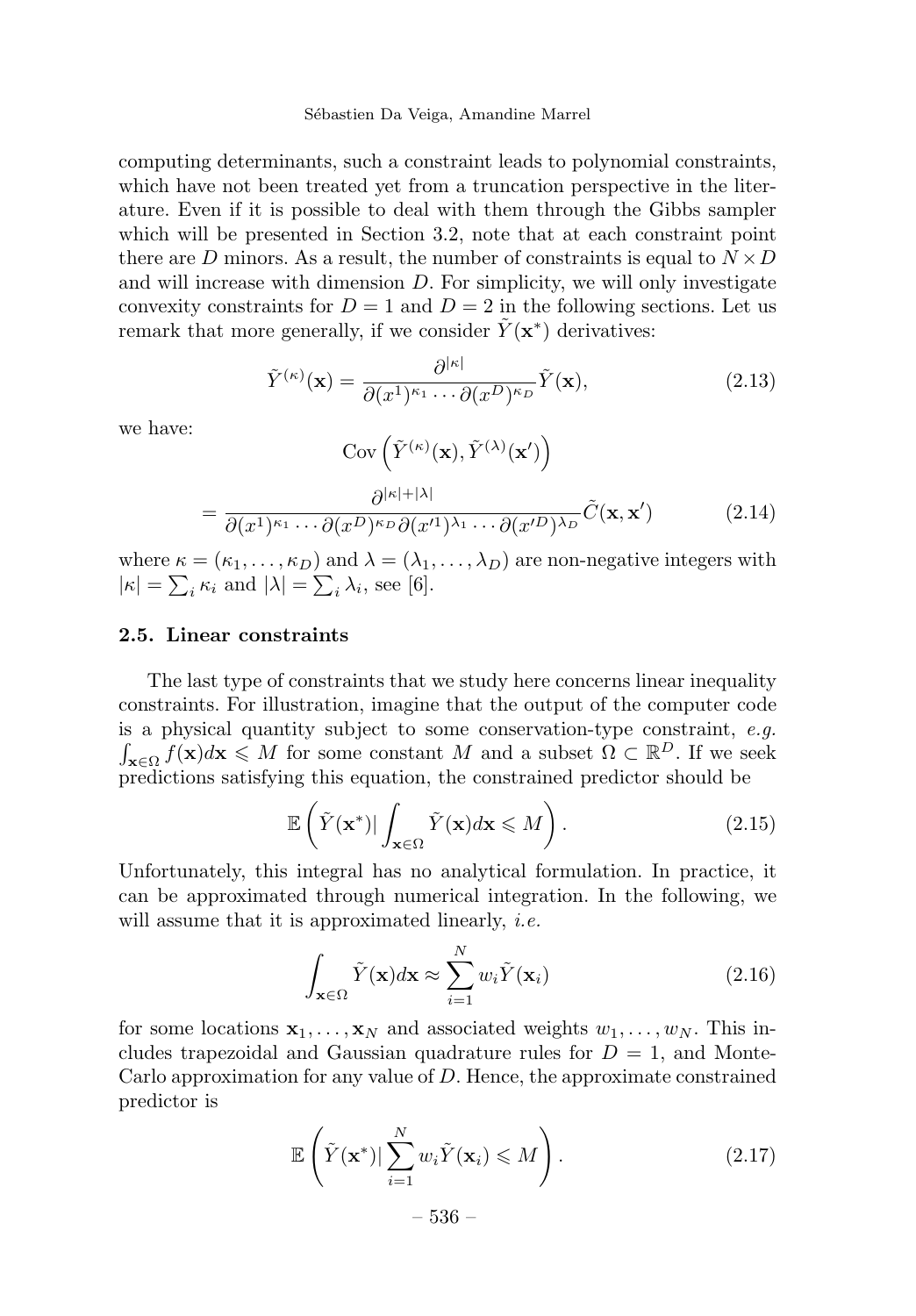This is the mean of a Gaussian vector subject to a plane truncation, which has been studied by [40].

#### 2.6. Parameter estimation

As mentioned in Section 2.1, regression parameters  $\beta$ , variance parameter  $\sigma^2$  and covariance hyperparameters  $\psi$  are preliminarily estimated by maximizing the unconditional likelihood of the observations. In other words, all the above constraints are not used in this estimation process and are included in subsequent predictions exclusively. In the context of bound truncation of multinormal variables, mean and covariance estimation can be performed via Gibbs sampling, see [16]. To the best of our knowledge, no extension was developed for general linear constraints and covariance hyperparameters. Since there is no successful stragey currently available, we propose to investigate conditional maximum likelihood estimation in future research and to work only with unconditional estimations in what follows.

### 3. Approximations of truncated moments

As mentioned in the previous section, all constrained predictors exhibited so far fall into the framework of truncated multinormal distributions. There is a large amount of literature dedicated to truncation of Gaussian vectors, the pioneering work being that of Tallis ([38], [39], [40]). In this section, we first detail the analytical derivations which are available in the literature. Since they consist of several integral computations, we then present adapted numerical integration tools. Alternatively, we discuss convenient simulation algorithms capable of generating samples from a truncated Gaussian vector. This makes it possible to estimate the constrained predictors through averaging. For simplicity, we work in this section with a D-dimensional Gaussian vector denoted  $\mathbf{Z} = (Z_1, \ldots, Z_D)$  with mean  $\mu \in \mathbb{R}^D$  and covariance matrix  $\Sigma$ . Its probability density function (pdf) is then given by

$$
\phi_{\mu,\Sigma}(\mathbf{z}) = \frac{1}{(2\pi)^{D/2}|\Sigma|^{1/2}} \exp\left(-\frac{1}{2}(\mathbf{z}-\mu)^T \Sigma^{-1}(\mathbf{z}-\mu)\right), \mathbf{z} \in \mathbb{R}^D.
$$

For example, Z will stand for the vector

 $(\tilde{Y}(\mathbf{x}^*), \tilde{Y}(\mathbf{x}_1), \ldots, \tilde{Y}(\mathbf{x}_N), \tilde{Y}'(\mathbf{x}'_1), \ldots, \tilde{Y}'(\mathbf{x}'_N))$  if one wishes to build the kriging predictor at some location  $x^*$  with bound constraints on both the predictor and its derivative imposed at points  $x_1, \ldots, x_N$  and  $x'_1, \ldots, x'_N$ respectively.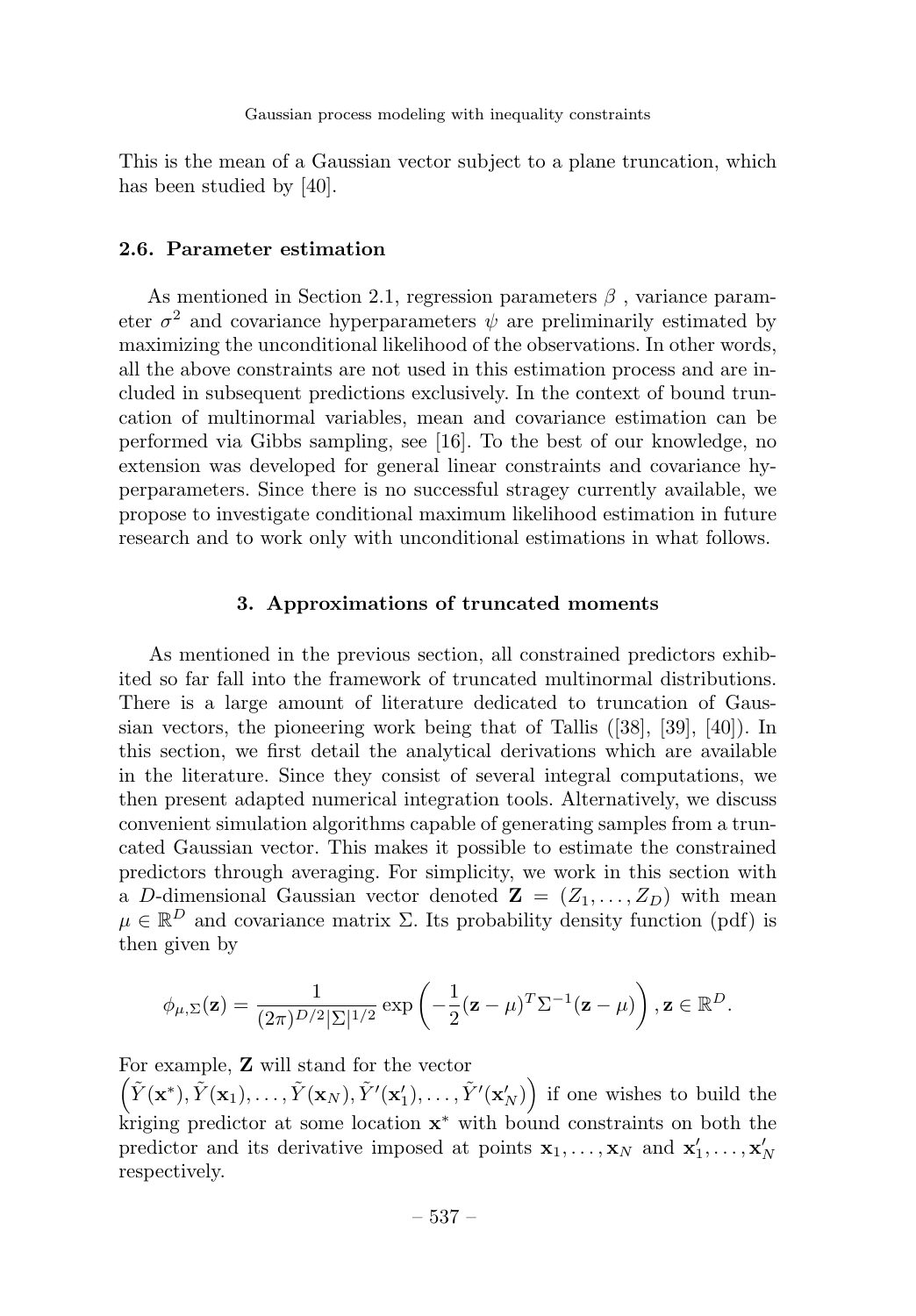Sébastien Da Veiga, Amandine Marrel

### 3.1. Available formulas

Let us study first the case of bound constraints, *i.e.*  $\mathbf{a} \leq \mathbf{Z} \leq \mathbf{b}$  for two vectors **a** and **b** in  $\mathbb{R}^D$ . The pdf of the truncated Gaussian vector **Z**, or equivalently the conditional pdf of **Z** knowing  $a \le Z \le b$ , is given by:

$$
\phi_{\mu,\Sigma,\mathbf{a},\mathbf{b}}(\mathbf{z}) = \begin{cases} \frac{\phi_{\mu,\Sigma}(\mathbf{z})}{\mathbb{P}(\mathbf{a} \leq \mathbf{Z} \leq \mathbf{b})}, & \text{for } \mathbf{a} \leq \mathbf{z} \leq \mathbf{b}, \\ 0, & \text{otherwise.} \end{cases}
$$

In what follows, we denote  $\alpha = \mathbb{P}(\mathbf{a} \leq \mathbf{Z} \leq \mathbf{b})$  and assume without loss of generality that  $\mu = 0$  (all variables and truncation points are translated by  $-\mu$ ). Following [38], a direct computation shows that the moment generating function of the truncated distribution is given by

$$
m(\mathbf{t}) = \mathbb{E}\left(\exp(\langle t, \mathbf{Z}\rangle)\right) = \frac{\exp(T)}{\alpha} \Phi(\mathbf{a} - \xi, \mathbf{b} - \xi; \Sigma)
$$
 (3.1)

where  $T = \frac{1}{2} \mathbf{t}^T \Sigma \mathbf{t}$ ,  $\xi = \Sigma \mathbf{t}$  and function  $\Phi$  is defined by

$$
\Phi(\mathbf{u},\mathbf{v};\Sigma)=\int_{u_1}^{v_1}\ldots\int_{u_D}^{v_D}\phi_{0,\Sigma}(\mathbf{z})d\mathbf{z}.
$$

[38] then uses equation (3.1) to derive the first- and second-order moments for the truncated distributions by computing the partial derivatives of  $m(\mathbf{t})$ at the origin. More precisely, coming back to a general  $\mu$  and denoting

$$
f_i(z) =
$$

$$
\int_{a_1}^{b_1} \cdots \int_{a_{i-1}}^{b_{i-1}} \int_{a_{i+1}}^{b_{i+1}} \cdots \int_{a_D}^{b_D} \phi_{\mu, \Sigma, \mathbf{a}, \mathbf{b}}(z_1, \ldots, z_{i-1}, z, z_{i+1}, \ldots, z_D) dz_1 \ldots dz_{-i} \tag{3.2}
$$

the i-th marginal density of the truncated distribution, we have

$$
\mathbb{E}(Z_i|\mathbf{a} \leq \mathbf{Z} \leq \mathbf{b}) = \mu + \sum_{j=1}^{D} \sigma_{ij} \left( f_j(a_j) - f_j(b_j) \right)
$$
(3.3)

where  $\sigma_{ij} = (\Sigma)_{ij}$ . Other contributions include recursive formulas in [23], [24], as well as explicit ones for the two-dimensional case in [27] and other properties related to marginalization and conditioning in [19]. In the case  $D = 1$ , truncated moments are then given by the following formulas:

$$
\mathbb{E}(Z_1|a_1 \leq Z_1 \leq b_1) = \mu_1 + \sigma_1 \frac{\phi(\tilde{a}_1) - \phi(\tilde{b}_1)}{\Phi(\tilde{b}_1) - \Phi(\tilde{a}_1)}
$$
(3.4)

$$
\text{Var}(Z_1|a_1 \leq Z_1 \leq b_1) = \sigma_1^2 \left[ 1 + \frac{\tilde{a}_1 \phi(\tilde{a}_1) - \tilde{b}_1 \phi(\tilde{b}_1)}{\Phi(\tilde{b}_1) - \Phi(\tilde{a}_1)} - \left( \frac{\phi(\tilde{a}_1) - \phi(\tilde{b}_1)}{\Phi(\tilde{b}_1) - \Phi(\tilde{a}_1)} \right)^2 \right] (3.5)
$$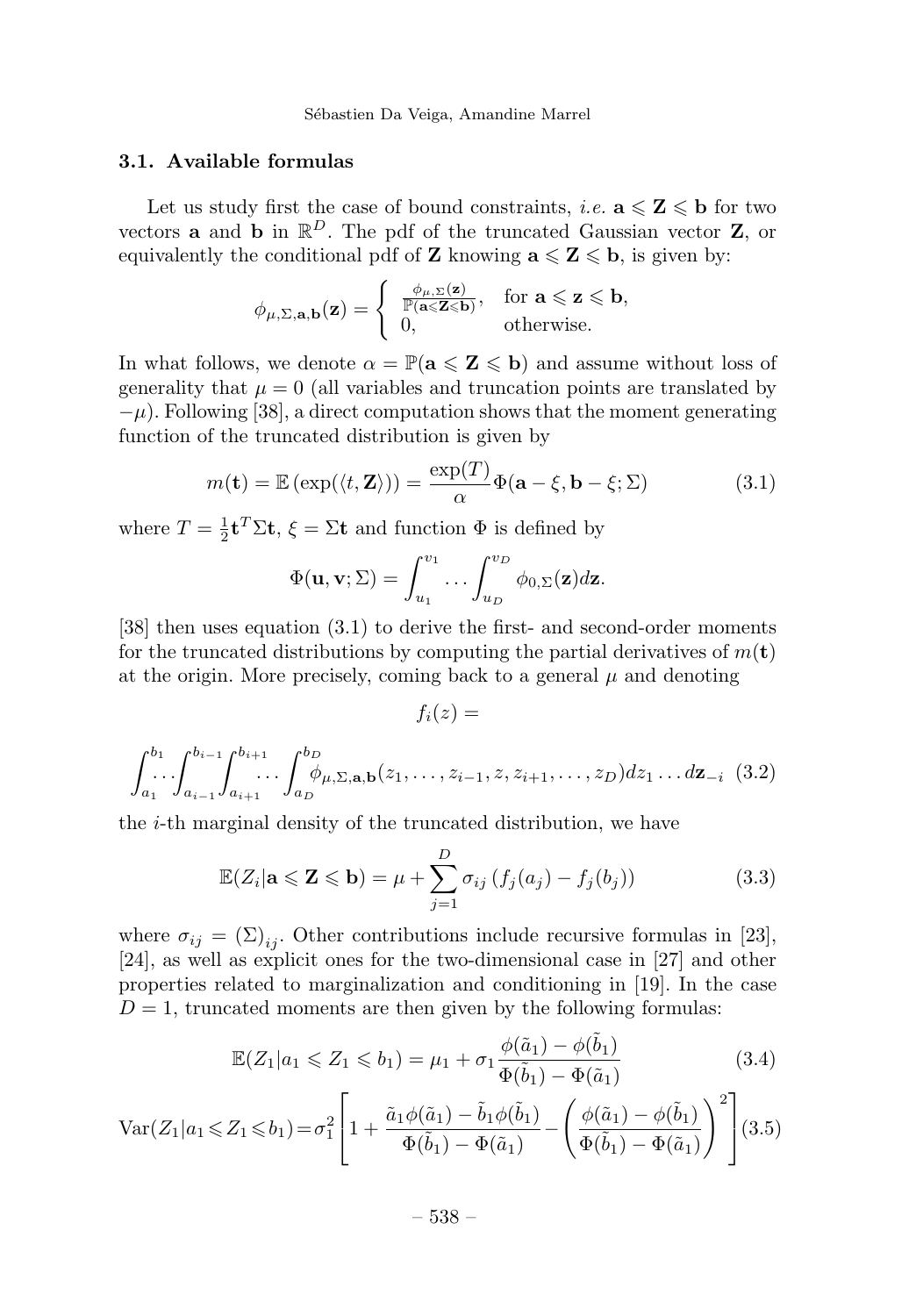where  $\tilde{a}_1 = (a_1 - \mu_1)/\sigma_1$  and  $\tilde{b}_1 = (b_1 - \mu_1)/\sigma_1$  with  $\sigma_1 = \sqrt{\sigma_1}$ . These monodimensional results also correspond to equation (3.3) when all correlations are neglected for  $D > 1$ , *i.e.* they can be used to compute all expectations and variances of the truncated distribution if  $\Sigma$  is assumed to be diagonal. Equation (3.3) yields an analytical expression for the constrained predictors in equations  $(2.3)$ ,  $(2.8)$  and  $(2.11)$ . Similar results were derived by [40] for the case of linear inequality constraints which, after linear transformation, involve the same formulas as for bound constraints. This yields an analytical expression for the constrained predictor of equation (2.17) as well. In addition, [39] computed the moment generating function of the elliptically truncated Gaussian distribution for standardized variables and ellipses centered at the origin. [5] extended this result to general variables and ellipses. In their work, approximations of first- and second-order moments are obtained through Laguerre expansions. We do not report the calculations here.

From a computational perspective, a result on general truncation given in  $[22]$  will be useful. In equation  $(3.3)$ , if not all the variables are truncated, we can naively replace the corresponding bounds by infinite ones and compute the corresponding  $D-1$  dimensional integrals. However, it is possible to reduce the problem complexity. Up to permutation of its components, we can assume that **Z** consists of truncated variables  $Z_1, \ldots, Z_k$ and non-truncated ones  $Z_{k+1},...,Z_D$  for  $k < D$ . Truncation here is to be understood in a general way, i.e. bound, linear or even elliptical. Without loss of generality, we take  $\mu = 0$  and let the non-truncated covariance matrix Σ be partitioned as

$$
\Sigma = \left( \begin{array}{cc} \Sigma_{11} & \Sigma_{12} \\ \Sigma_{21} & \Sigma_{22} \end{array} \right),
$$

where  $\Sigma_{11}$  corresponds to the covariance of the non-truncated version of  $Z_1,\ldots,Z_k$ ,  $\Sigma_{22}$  to the non-truncated version of  $Z_{k+1},\ldots,Z_D$  and  $\Sigma_{12}$  to their non-truncated cross-covariance. Assume that the mean  $\nu_1$  and the covariance matrix  $\Gamma_{11}$  of  $Z_1, \ldots, Z_k$  after truncation are available, by using for example the expansions of [38]. Then, the mean  $\nu_2$  and covariance matrix  $\Gamma_{22}$  of the remaining variables  $Z_{k+1}, \ldots, Z_D$  are given by

$$
\nu_2 = \Sigma_{21} \Sigma_{11}^{-1} \nu_1 \tag{3.6}
$$

and

$$
\Gamma_{22} = \Sigma_{22} - \Sigma_{21} \left( \Sigma_{11}^{-1} - \Sigma_{11}^{-1} \Gamma_{11} \Sigma_{11}^{-1} \right) \Sigma_{12}.
$$
 (3.7)

In the case of bound constraints, equation (3.6) is easily obtained from (3.3). Indeed, non-truncated variables  $Z_{k+1}, \ldots, Z_D$  correspond to infinite bounds in (3.2), meaning that their mean only involves the marginals  $f_i$  for  $i =$  $1,\ldots,k$  in equation (3.3). This yields  $\nu_2 = \Sigma_{21}w$  with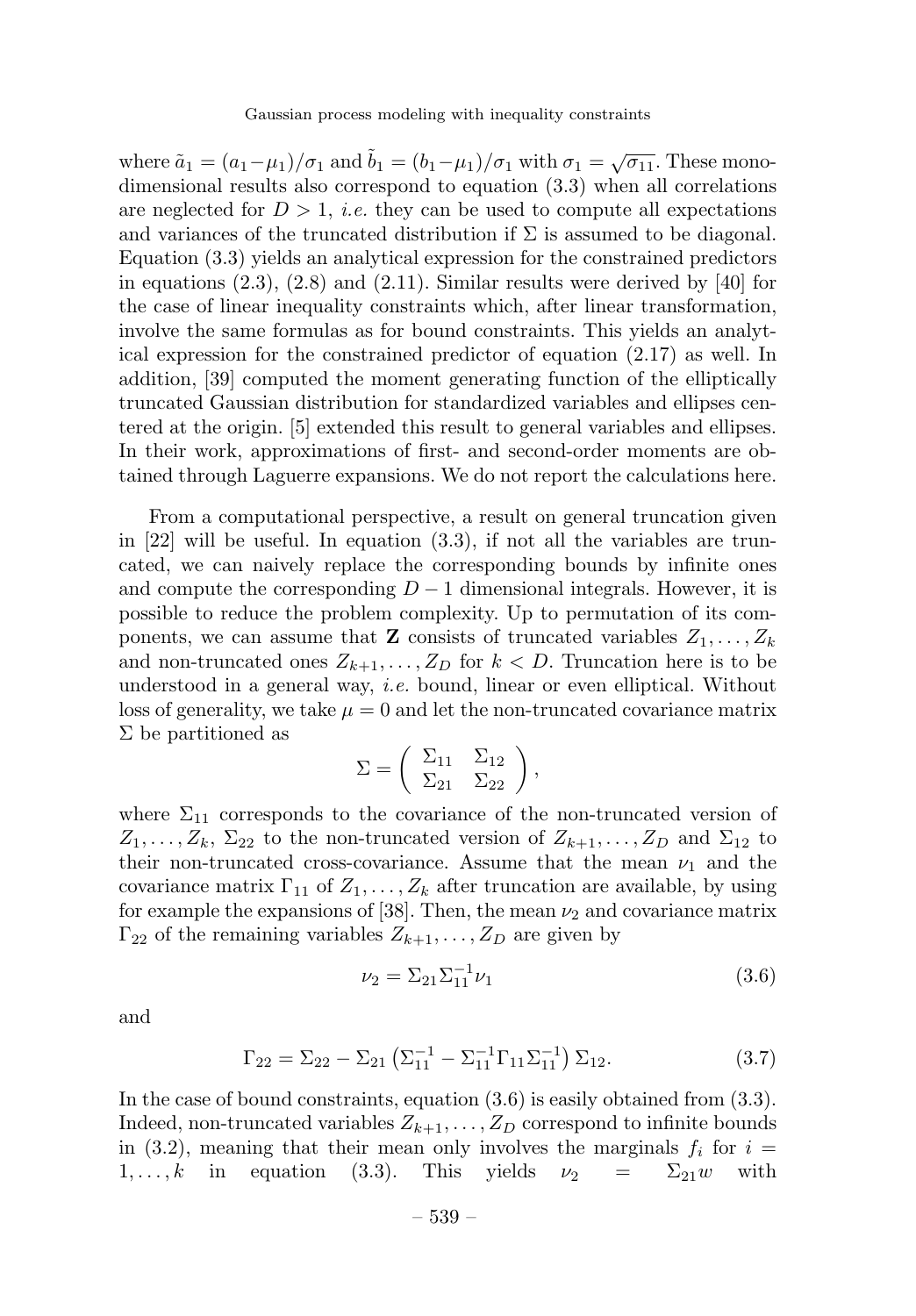$w := (f_j(a_j) - f_j(b_j))_{1 \leq j \leq k}$ . But, in this case, the  $f_i$  for  $i = 1, \ldots, k$  degenerate into the marginals of the truncated distribution of variables  $Z_1, \ldots, Z_k$ only. This means that we also have  $\nu_1 = \Sigma_{11} w$ . Eliminating w in these equations finally gives (3.6). A similar reasoning yields (3.7). In other words, computation of truncated moments will only be performed in a space of dimensionality  $k-1$ , where  $k < D$  is the number of constrained components. Once the truncated moments are computed, moments of non-truncated variables are obtained by standard Gaussian regression formulas. From a practical point of view, let us consider for instance that we want to incorporate bound constraints on  $Y(\mathbf{x})$ . Since we impose constraints at points  $\mathbf{x}_1,\ldots,\mathbf{x}_N$  only, the procedure for building predictions at a new location x<sup>∗</sup> is the following. First, we compute the truncated mean of  $(\tilde{Y}(\mathbf{x}_1), \ldots, \tilde{Y}(\mathbf{x}_N))$  with equation (3.3). This yields  $\nu_1$  in equation (3.6). Second, we solve the linear system  $\Sigma_{11}^{-1}\Sigma_{12}$  of equation (3.6). Note that it only requires information on the nontruncated covariance matrix of the field  $Y(x)$ . Finally, the prediction at  $x^*$ is given by (3.6). Generalization to other types of constraints is straightforward, as long as all constraint points for each constrained field (bounds, monotonicity, linear inequality) are included in the vector  $Z_1, \ldots, Z_k$  which is subject to truncation. Note also that when considering several kind of constraints, it is possible to impose them at different locations.

In general, we will mainly rely on equation (3.3) for the evaluation of the truncated mean  $\nu_1$  at constraint points. Remark that it involves computation of normal integrals of dimension  $D-1$  (or  $k-1$  as explained above). When  $D$  is large, as should be the case in the discrete-location method we propose, it is necessary to have powerful algorithms capable of producing accurate approximations. In this work, we will use the latest versions of the algorithms based on the methodology introduced by Genz ([11], [12]). It relies on a preliminary Cholesky decomposition of  $\Sigma$  and successive monodimensional integrations with a Quasi Monte-Carlo procedure. Algorithms are available on Allan Genz's webpage (http://www.math.wsu.edu/faculty/ genz/homepage). In practice, we have been able to use this methodology for D around 1000. Interested readers can find an introduction and details on available algorithms in [13]. The algorithm complexity depends on the dimension  $D$  (the number of constraints) and on the size of the Quasi Monte-Carlo sample denoted by  $q$ . More precisely, the complexity is given by  $O(D^3 + Dq)$ , where the  $O(D^3)$  term correponds to the Cholesky decomposition and  $O(Dq)$  to mono-dimensional integrations.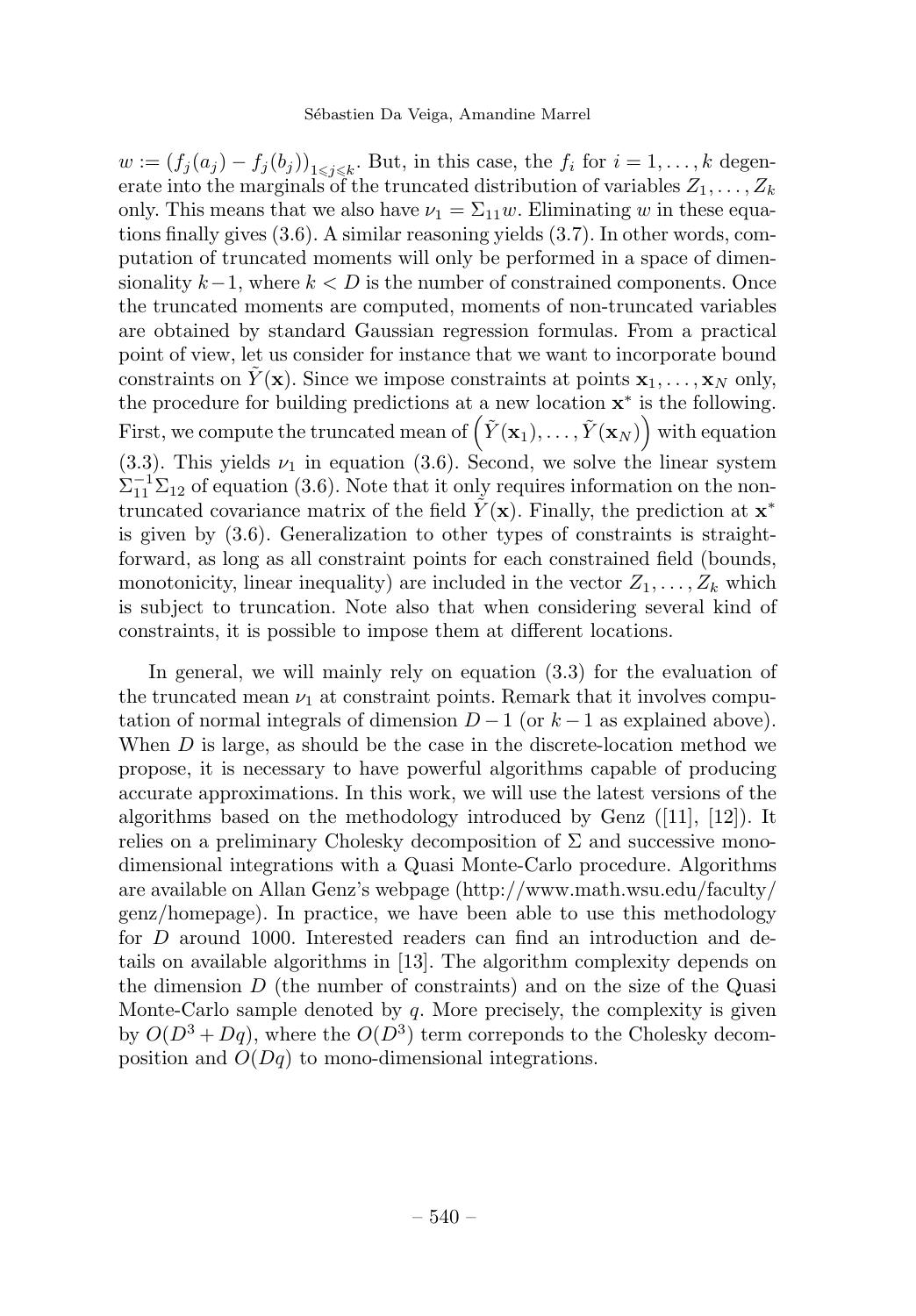#### 3.2. Sampling techniques

Another approach for approximating truncated moments involves sampling techniques. Practically, if we were able to generate samples from the truncated vector Z, empirical moments calculated on the basis of this sample would yield approximations of the constrained predictors. Literature on simulation of truncated multinormal variables is abundant. In the case of linear truncations, most algorithms are based on MCMC methods. Some call for a Gibbs sampler ([14], [33], [21], [34]), while others are rooted in the perfect simulation framework ([29], [10]). All MCMC methods for multivariate sampling involve numerous calls to a sampling algorithm for the univariate truncated normal. Inversion of the cumulative distribution function is possible, but approximation errors occur when the probability of the normal variable to be inside the truncation bounds is low. Similarly, crude rejection sampling from the normal distribution will be inefficient in the same case. [14] and [33] proposed rejection samplers with a high acceptance rate. Since we will use the algorithm of [33], we detail its implementation in what follows. Assume without loss of generality that we sample from a normal distribution with mean  $\mu = 0$  and variance  $\sigma^2 = 1$  in the interval  $[a, b]$ . The rejection algorithm is

- 1. Generate a uniform random number  $z$  in [a, b]
- 2. Compute

$$
g(z) = \begin{cases} \exp(-z^2/2) & \text{if} \quad 0 \in [a, b] \\ \exp((b^2 - z^2)/2) & \text{if} \quad b < 0 \\ \exp((a^2 - z^2)/2) & \text{if} \quad 0 < a \end{cases}
$$

3. Generate a uniform random number u in [0, 1] and accept z if  $u \leq$  $q(z)$ ; otherwise go back to step 1.

Note that [4] also designed a univariate algorithm based on tables, which seems to be the fastest algorithm so far. The complete algorithm (Gibbs sampler with the previous rejection technique) has a complexity equal to  $O(D^3 + Dq)$ , where q is the size of the requested truncated sample. Once again, the  $O(D^3)$  term comes from a preliminary Cholesky decomposition used for the Gibbs sampler, while calls to the univariate sampler have complexity  $O(Dq)$ .

In the case of elliptically truncated multinormal vectors, it is still possible to use the Gibbs sampler of [33] since it is actually designed for general convex truncation sets, provided that one-dimensional slices of the subset are easily computable. However, let us mention that an efficient multidimensional rejection sampler has been developed by [9]. Their idea is based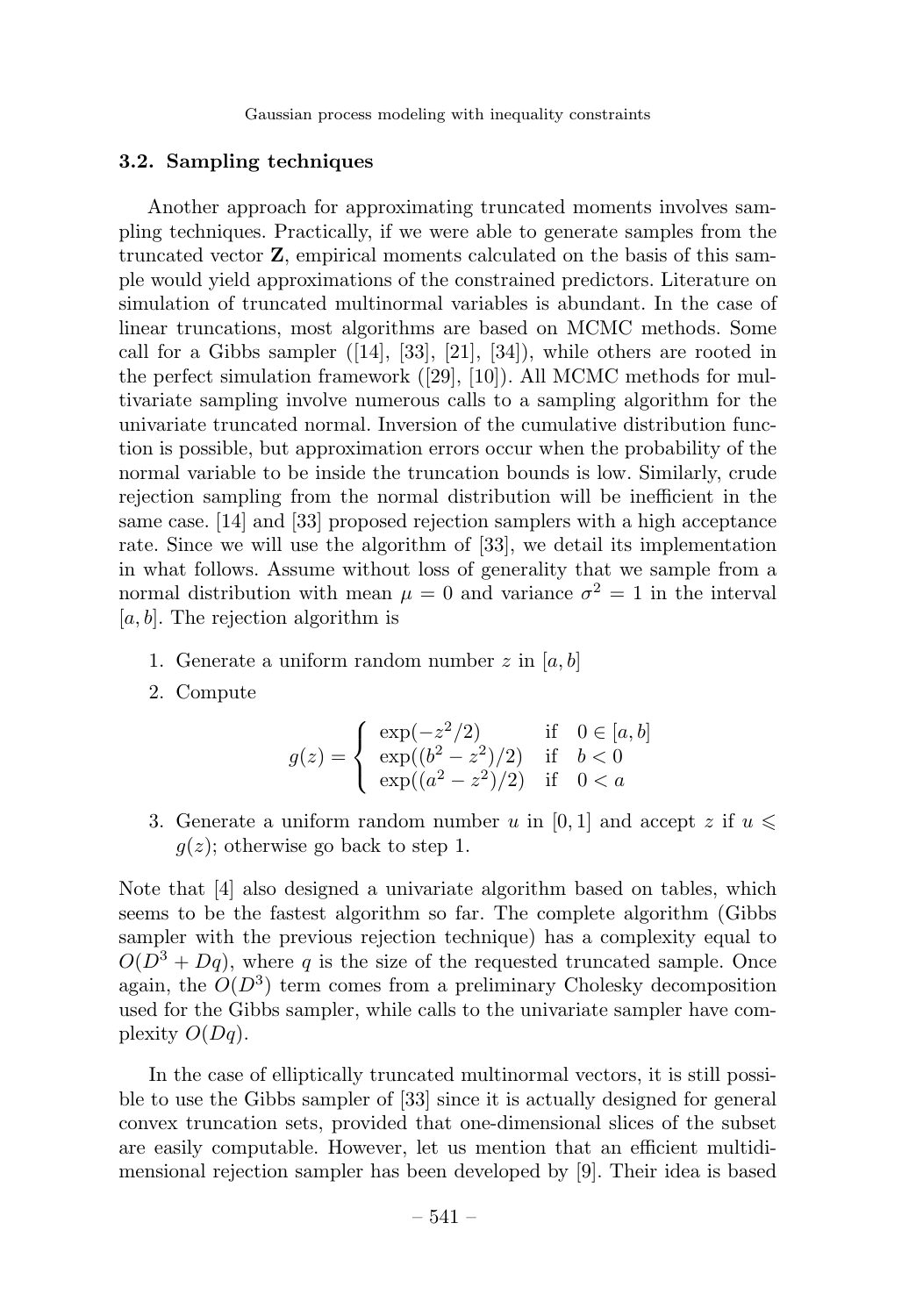on the following result concerning truncated simulation outside a sphere for zero-mean normal vectors. Let  $\mathbf{X} \sim N_D(0, \mathbf{I})$  and let Y be independent of X and distributed as

$$
f_Y(y) \propto \exp(-y/2)y^{\frac{D}{2}-1}1(y > r).
$$

Then,  $\mathbf{Z} = \sqrt{Y} \frac{\mathbf{X}}{\|\mathbf{X}\|}$  has density given by

$$
f_{\mathbf{Z}}(\mathbf{z}) \propto \exp\left(-\frac{\mathbf{z}^T \mathbf{z}}{2}\right) \mathbf{1}(\mathbf{z}^T \mathbf{z} > r),
$$

*i.e.*  $\bf{Z}$  follows a truncated normal distribution outside the sphere of radius  $r$ . Sampling from the univariate variable Y is straightforward, which implies that sampling from Z is very fast. The authors then develop a method for computing the largest origin-centered sphere contained in the truncation ellipsoid, as well as the smallest origin-centered sphere containing the ellipsoid. These two spheres are finally used in a rejection algorithm.

# 4. Numerical studies

Let us illustrate the behavior of the constrained predictors on several analytical examples with bound, monotonicity and convexity constraints. For all examples with bound and monotonicity, we will compare the constrained predictors given by three different techniques:

- Genz approximation,
- Gibbs sampling technique,
- Correlation-free approximation (equation (3.4)).

#### 4.1. Examples on 1-D functions

Consider first the one-dimensional function  $f_1$  given by

$$
f_1(x) = \frac{\sin(10\pi x)}{10\pi x}
$$

for  $x \in [0,1]$ . We assume that n observations  $(x_i, y_i = f_1(x_i))_{i=1,\ldots,n}$  are available, where the  $x_i$  are sampled according to the uniform distribution on [0, 1]. These observations are used to build the conditional field  $Y(\mathbf{x})$  and the corresponding unconstrained kriging predictor  $\tilde{\mu}(\mathbf{x}^*) = \mathbb{E}(\tilde{Y}(\mathbf{x}^*))$  introduced in Section 2.1. The mean function  $f_0(\mathbf{x})$  is assumed to be constant and the hyperparameters are estimated by maximum likelihood. Now, we suppose further that  $f_1$  is known to be positive on every interval  $\left[\frac{2m}{10}, \frac{2m+1}{10}\right]$ and negative on  $\left[\frac{2m+1}{10}, \frac{2m+2}{10}\right]$  for  $m = 0, \ldots, 4$ . Consequently, we build the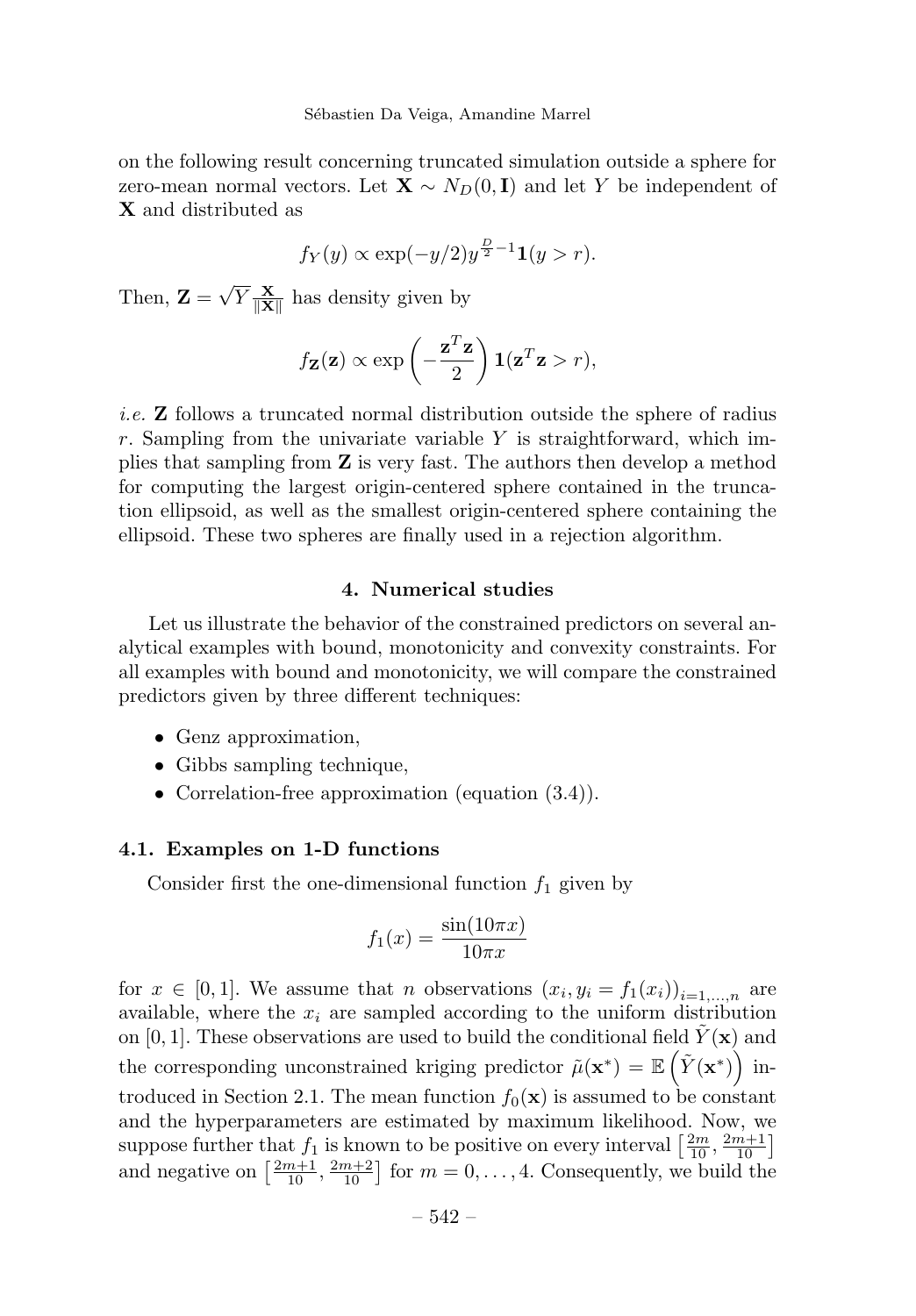constrained predictor  $\mathbb{E}\left(\tilde{Y}(\mathbf{x}^*)|\forall i=1,\ldots,N, a_i \leqslant \tilde{Y}(\mathbf{x}_i) \leqslant b_i\right)$  of equation (7) by choosing N locations uniformly on [0, 1] and by setting  $a_i$  and  $b_i$  according to the above intervals. We then compute its approximation by Genz algorithm, Gibbs sampling and the correlation-free formula. To evaluate the accuracy of the metamodels, we use the predictivity coefficient  $Q^2$ . It is the determination coefficient  $R^2$  computed from a test sample (composed here by  $n_{\text{test}} = 100$  uniformly chosen points):

$$
Q^{2}(Y,\hat{Y}) = 1 - \frac{\sum_{i=1}^{n_{\text{test}}} (Y_{i} - \hat{Y}_{i})^{2}}{\sum_{i=1}^{n_{\text{test}}} (Y_{i} - \bar{Y})^{2}},
$$

where Y denotes the  $n_{test}$  true observations (or exact values) of the test set,  $\bar{Y}$  their empirical mean and  $\hat{Y}$  the metamodel predicted values. Results for a random sample of  $x_i$  with  $n = 10$  observations and  $N = 20$  constraint locations are given in Figure 1, top. The predictor variance (equation (3.7)) is depicted in Figure 1, bottom. Here, the covariance function is the Gaussian one and predictions are performed on a set of 100 points chosen uniformly on [0, 1].

First note that Genz algorithm and Gibbs sampling yield the same results for the predictor and its variance. The unconstrained predictor cannot reproduce the shape of  $f_1$  on the left part, since no observation points fall in this region. The behavior is similar on the far right part, leading to an overall  $Q<sup>2</sup>$  equal to 0.021, which is very low. Incorporation of positivity constraints makes it possible to greatly improve the prediction in the regions with few observation points. The correlation-free approximation still exhibits incorrect variations on the far left and the far right, but it yields a  $Q^2$  equal to 0.83, which is much higher than the unconstrained predictor. Genz and sampling approximations both produce extremely well-behaved predictors, with similar  $Q^2$  equal to 0.98. Concerning the predictor variance, we can observe that it is heavily reduced when accounting for constraints, especially with Genz and sampling approximations. This example, with an unfortunate sample, clearly illustrates the added value of constraint incorporation in the predictions.

In order to validate our approach on a larger set of possible locations, we repeat this procedure 100 times with both the Gaussian and the Matérn  $3/2$  covariance functions. We selected the Matérn  $3/2$  covariance function because it usually gives good predictions in many of our numerical experiments. Note however that it produces trajectories which are only differentiable at order one (in the mean square sense). We also study several choices for n and N. Results on the  $Q^2$  for each method are given in Table 1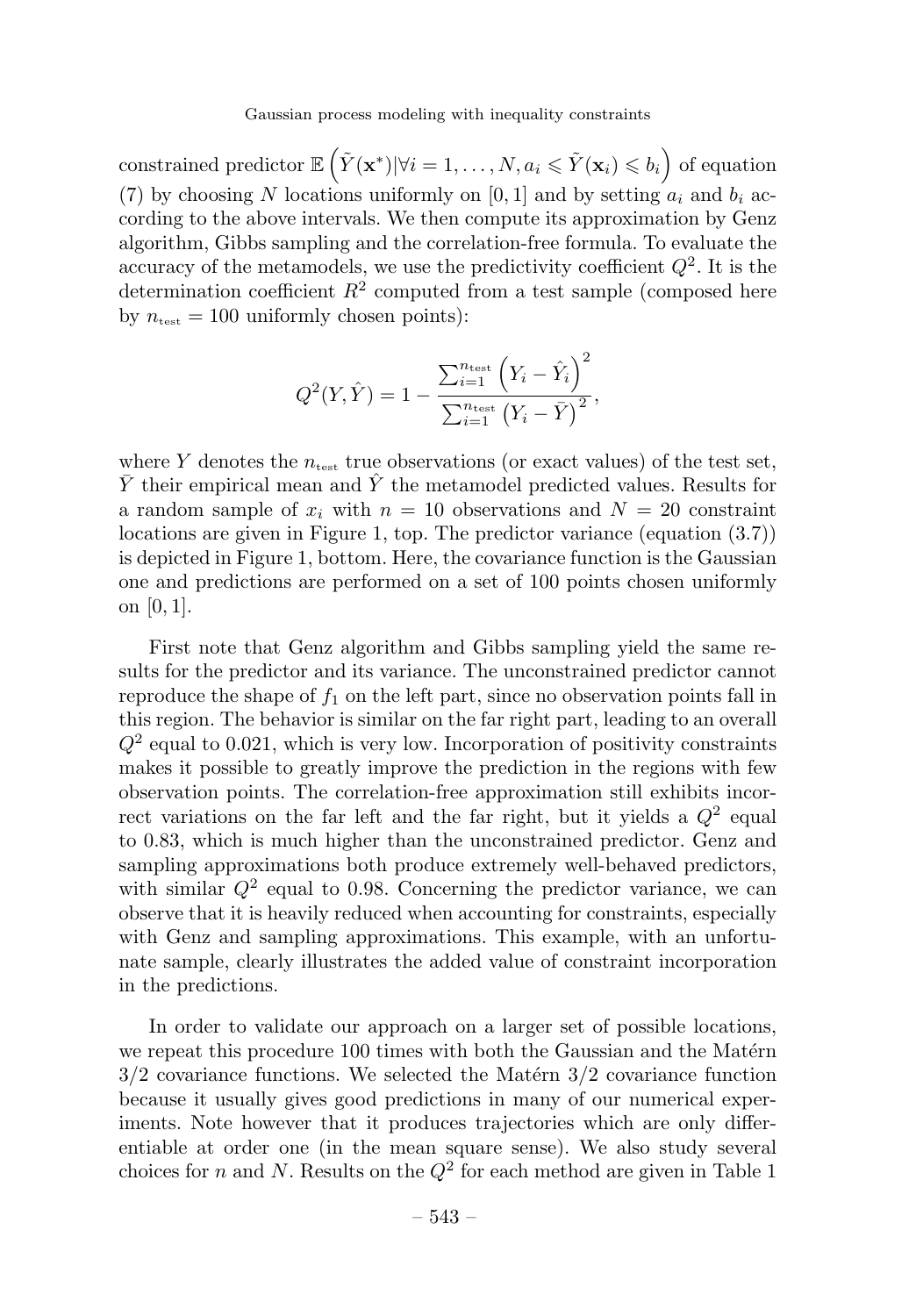and Table 2 for the Gaussian and the Matern covariance function, respectively. When the number of observations is small (10 or 15), accounting for constraints yield better prediction in mean, and the standard deviation is smaller. Also note that Genz and sampling approximations yield equivalent results and outperform the correlation-free formula. As expected, when the number of observations increases, incorporation of constraints is less interesting. In addition, the number of location points is not influential, meaning that 20 constraints are already sufficient for a good approximation. Besides, in this example, the Gaussian covariance function is superior to the Matérn 3/2 one.



Figure 1. — Unconstrained and bound-constrained predictor (top) and predictor variance (bottom) for function  $f_1$ . Constraint points are marked with a cross.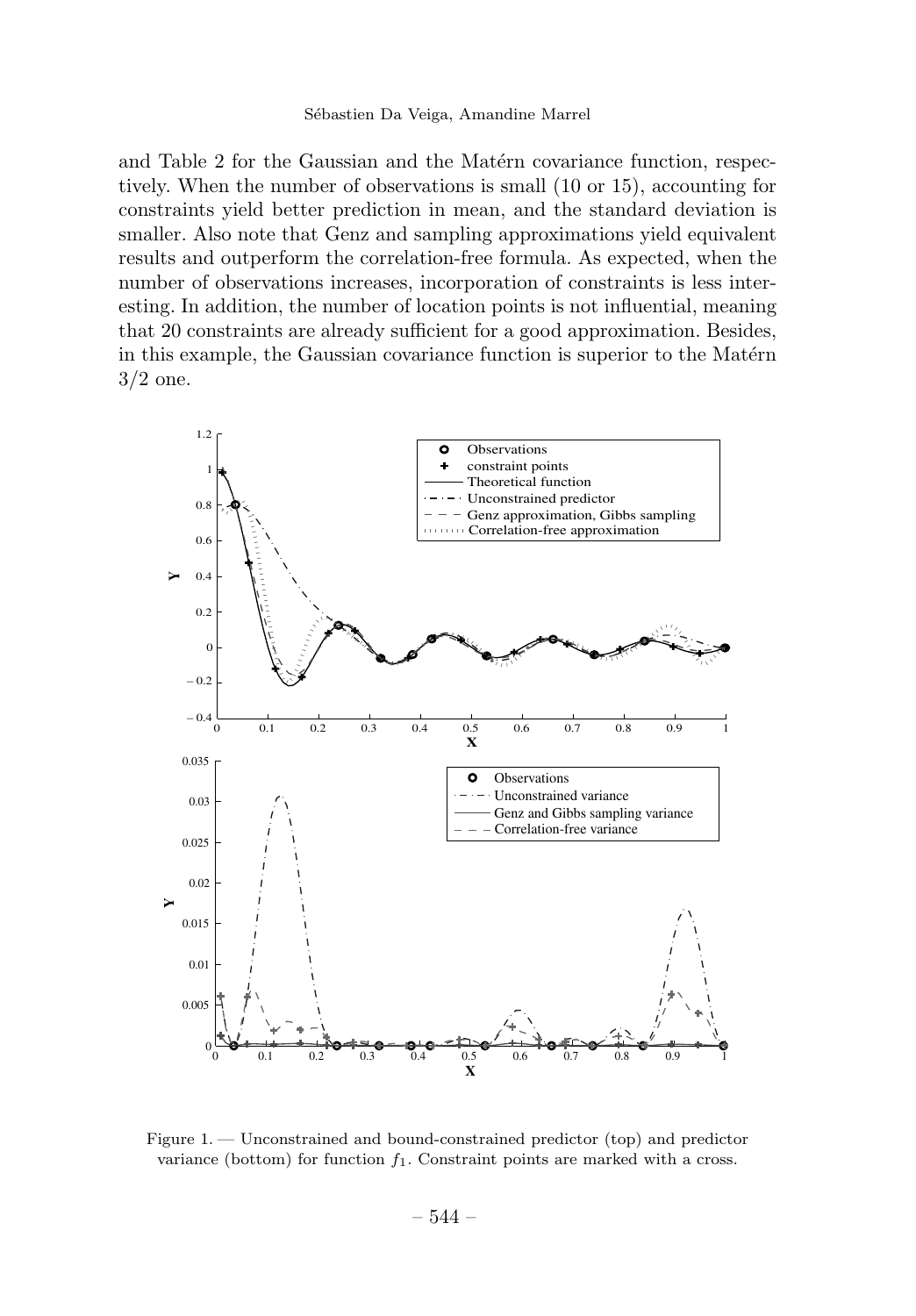| n | N                 | Unconstrained   Genz   Sampling   |                                              |                                    | Correlation-free           |  |
|---|-------------------|-----------------------------------|----------------------------------------------|------------------------------------|----------------------------|--|
|   |                   | $n = 10$ N = 20   0.30 +/- 0.46   | $\mid 0.53 + (-0.36 \mid 0.47 + (-0.39 \mid$ |                                    | $0.42 + (-0.29)$           |  |
|   |                   | $n = 10$   N = 30   0.24 +/- 0.43 |                                              | $0.41 + (-0.39)$ 0.39 + $(-0.43)$  | $0.41 + (-0.30)$           |  |
|   |                   | $n = 15$   N = 20   0.58 +/- 0.53 | $\mid 0.72 + (-0.36 \mid 0.72 + (-0.36 \mid$ |                                    | $0.69 + - 0.34$            |  |
|   |                   | $n = 15$   N = 30   0.62 +/- 0.56 | $0.80 + (-0.34) 0.77 + (-0.37)$              |                                    | $0.74 + (-0.33)$           |  |
|   | $n = 20$   N = 20 | $0.93 + (-0.28)$                  | $0.96 + (-0.12) 0.96 + (-0.12)$              |                                    | $0.91 + (-0.28)$           |  |
|   | $n = 20$   N = 30 | $0.91 + (-0.34)$                  |                                              | $0.95 + (-0.14) 0.95 + (-0.15)$    | $0.93 + (-0.18)$           |  |
|   | $n = 25$   N = 20 | $0.99 + - 0.03$                   |                                              | $0.99 + (-0.03 \mid 0.99 + (-0.03$ | $\overline{0.99+}$ /- 0.03 |  |
|   | $n = 25$   N = 30 | $0.96 + (-0.29)$                  |                                              | $0.99 + (-0.05 \mid 0.99 + (-0.05$ | $0.98 + (-0.10)$           |  |

Table 1. — Mean and standard deviation of  $Q^2$  for different values of n and N with a Gaussian covariance for function f1.

Table 2. — Mean and standard deviation of  $Q^2$  for different values of n and N with a Matérn  $3/2$  covariance for function  $f_1$ .

|  |                                   |                                                   | n   N   Unconstrained   Genz   Sampling   Correlation-free |
|--|-----------------------------------|---------------------------------------------------|------------------------------------------------------------|
|  | $n = 10$   N = 20   0.46 +/- 0.61 | $0.60 + (-0.41) 0.46 + (-0.58)$                   | $\sqrt{0.45 +}$ /- 0.33                                    |
|  | $n = 10$   N = 30   0.29 +/- 0.46 | $\mid 0.52 + (-0.33 \mid 0.32 + (-0.39$           | $0.47 + (-0.28)$                                           |
|  | $n = 15$ $N = 20$ $0.60$ +/- 0.40 | $\boxed{0.72 + (-0.32)}$ $\boxed{0.70 + (-0.34)}$ | $0.68 + - 0.31$                                            |
|  | $n = 15$   N = 30   0.55 +/- 0.45 | $\mid 0.74 + (-0.34 \mid 0.65 + (-0.42$           | $0.69 + (-0.31)$                                           |
|  | $n = 20$   N = 20   0.73 +/- 0.39 | $\mid 0.83 + (-0.29) \mid 0.80 + (-0.33) \mid$    | $0.81 + (-0.30)$                                           |
|  | $n = 20$   N = 30   0.79 +/- 0.33 | $0.85 + (-0.25) 0.84 + (-0.26)$                   | $0.83 + (-0.25)$                                           |
|  | $n = 25$   N = 20   0.82 +/- 0.38 | $\mid 0.87 + (-0.27) \mid 0.87 + (-0.27) \mid$    | $0.86 + (-0.28)$                                           |
|  | $n = 25$   N = 30   0.89 +/- 0.28 | $0.92 + (-0.20) 0.92 + (-0.20)$                   | $0.91 + (-0.21)$                                           |

Our second example involves function  $f_2$  given by

$$
f_2(x) = \frac{\sin(10\pi x^{5/2})}{10\pi x}
$$

for  $x \in [0, 1]$ . This function is more difficult to approximate because it has a frequency which exhibits strong variations on  $[0, 1]$ . As before, we select *n* observations  $(x_i, y_i = f_2(x_i))_{i=1,...,n}$  where the  $x_i$  are sampled according to the uniform distribution on  $[0, 1]$  and we build the unconstrained kriging predictor. Again, the mean function  $f_0(\mathbf{x})$  is assumed to be constant and the hyperparameters are estimated by maximum likelihood. We first include bound constraints as in previous example; *i.e.* we choose  $N$  locations uniformly on [0, 1] and impose positivity or negativity according to  $f_2$ . The so-obtained constrained predictor is approximated by Genz algorithm, Gibbs sampling and the correlation-free formula. By repeating this procedure 100 times, we obtain the mean and the standard deviation of the  $Q^2$  for each method, for different values of n and N, as illustrated in Table 3 and Table 4 for the Gaussian and the Matérn  $3/2$  covariance function, respectively. Once again, the number of constraints does not seem to impact the results. However, when the number of observations is small (10, 20 and 30), accounting for constraints improves much more the unconstrained predictor than in the previous example. This can be explained due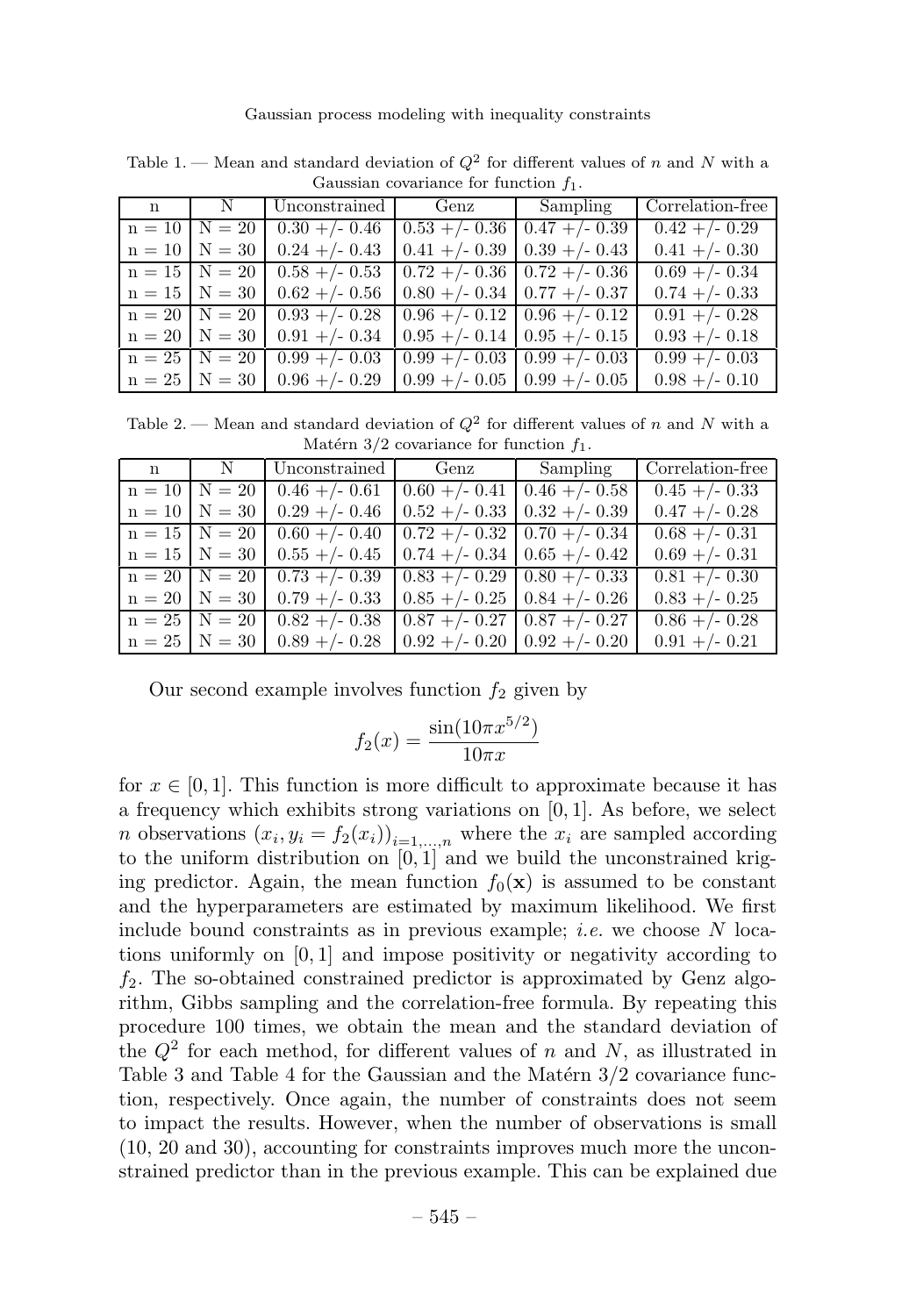#### Sébastien Da Veiga, Amandine Marrel

to the non-stationary behavior of function  $f$ . Moreover, in this example, the correlation-free formula performs very well. Note also that this time, the Matérn  $3/2$  covariance function gives slightly better results than the Gaussian one.

Let us investigate now the incorporation of derivative constraints for the approximation of  $f_2$ . In what follows, we will focus on the case  $n = 15$ and fix  $N = 20$  locations where we will impose constraints. We then build constrained predictors with three different types of constraints:

- Bound constraints only at the  $N$  locations (positive / negative);
- Derivative constraints only at the  $N$  locations (increasing / decreasing);
- Bound and derivative constraints at the  $N$  locations;
- Bound, derivative and convexity constraints at the N locations (only for the Gaussian covariance function, which is sufficiently differentiable).

In each case, we use Genz approximation to evaluate the constrained predictor. The mean and the standard deviation of the  $Q^2$  for a Matérn 3/2 and a Gaussian covariance function are given in Table 5.

| $\mathbf n$ | N         | Unconstrained    | Genz             | Sampling         | Correlation-free |
|-------------|-----------|------------------|------------------|------------------|------------------|
| $n = 10$    | $N = 20$  | $0.43 + (-0.24)$ | $0.71 + (-0.19)$ | $0.68 + (-0.20)$ | $0.71 + (-0.26)$ |
| $n = 10$    | $N = 30$  | $0.43 + -0.24$   | $0.67 + - 0.21$  | $0.65 + (-0.23)$ | $0.77 + -0.14$   |
| $n = 10$    | $N = 50$  | $0.45 + -0.22$   | $0.61 + (-0.20)$ | $0.69 + -0.23$   | $0.76 + -0.16$   |
| $n = 10$    | $N = 100$ | $0.47 + -0.21$   | $0.52 + -0.19$   | $0.66 + -0.25$   | $0.81 + (-0.14)$ |
| $n = 20$    | $N = 20$  | $0.71 + (-0.19)$ | $0.87 + (-0.16)$ | $0.85 + (-0.17)$ | $0.86 + -0.14$   |
| $n = 20$    | $N = 30$  | $0.71 + (-0.20)$ | $0.82 + (-0.20)$ | $0.83 + (-0.20)$ | $0.84 + (-0.18)$ |
| $n = 20$    | $N = 50$  | $0.73 + -0.15$   | $0.84 + - 0.14$  | $0.85 + -0.14$   | $0.88 + -0.08$   |
| $n = 20$    | $N = 100$ | $0.69 + -0.21$   | $0.77 + -0.22$   | $0.80 + -0.23$   | $0.86 + -0.16$   |
| $n = 30$    | $N = 20$  | $0.86 + (-0.18)$ | $0.94 + (-0.10)$ | $0.94 + (-0.10)$ | $0.93 + (-0.08)$ |
| $n = 30$    | $N = 30$  | $0.89 + (-0.14)$ | $0.92 + (-0.12)$ | $0.92 + - 0.14$  | $0.93 + (-0.11)$ |
| $n = 30$    | $N = 50$  | $0.82 + (-0.22)$ | $0.85 + (-0.23)$ | $0.88 + -0.21$   | $0.93 + (-0.10)$ |
| $n = 30$    | $N = 100$ | $0.89 + -0.15$   | $0.91 + (-0.16)$ | $0.91 + (-0.16)$ | $0.95 + (-0.07)$ |
| $n = 40$    | $N = 20$  | $0.93 + (-0.14)$ | $0.95 + (-0.09)$ | $0.95 + (-0.09)$ | $0.94 + (-0.10)$ |
| $n = 40$    | $N = 30$  | $0.91 + (-0.17)$ | $0.93 + (-0.15)$ | $0.94 + - 0.14$  | $0.94 + (-0.14)$ |
| $n = 40$    | $N = 50$  | $0.95 + -0.10$   | $0.96 + -0.09$   | $0.96 + -0.09$   | $0.97 + - 0.07$  |
| $n = 40$    | $N = 100$ | $0.93 + -0.18$   | $0.92 + -0.18$   | $0.93 + -0.15$   | $0.94 + -0.15$   |
| $n = 50$    | $N = 20$  | $0.98 + (-0.08)$ | $0.98 + -0.06$   | $0.98 + -0.06$   | $0.98 + -0.06$   |
| $n = 50$    | $N = 30$  | $0.98 + -0.08$   | $0.98 + -0.06$   | $0.98 + -0.06$   | $0.98 + -0.06$   |
| $n = 50$    | $N = 50$  | $0.96 + (-0.13)$ | $0.96 + (-0.12)$ | $0.96 + (-0.12)$ | $0.97 + - 0.11$  |
| $n = 50$    | $N = 100$ | $0.97 + -0.08$   | $0.97 + - 0.08$  | $0.97 + - 0.08$  | $0.98 + -0.06$   |

Table 3. — Mean and standard deviation of  $Q^2$  for different values of n and N with a Gaussian covariance for function  $f_2$ .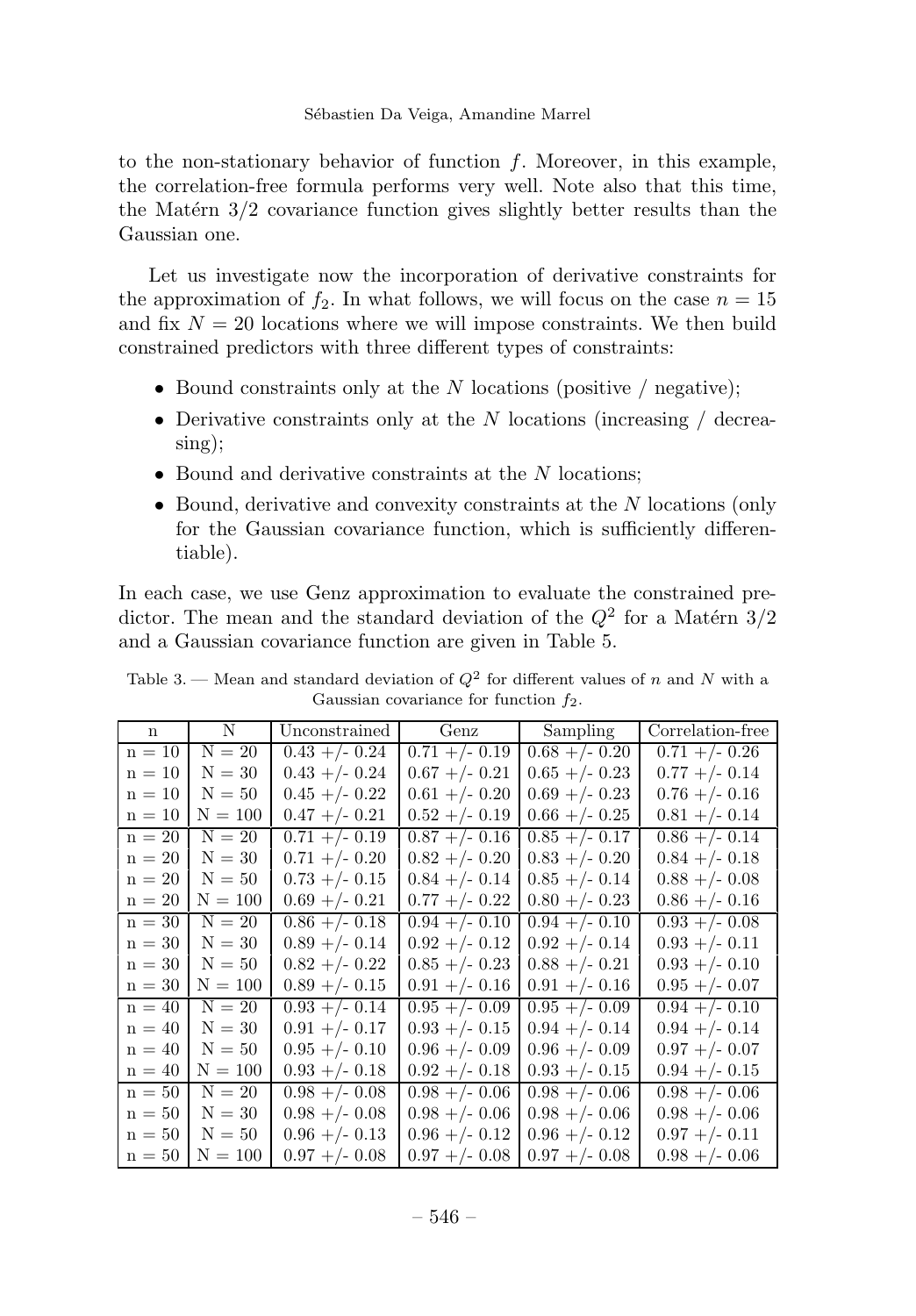| n        | N         | Unconstrained    | Genz             | Sampling         | Correlation-free |
|----------|-----------|------------------|------------------|------------------|------------------|
| $n = 10$ | $N = 20$  | $0.43 + (-0.29)$ | $0.80 + (-0.11)$ | $0.74 + (-0.19)$ | $0.78 + -0.12$   |
| $n = 10$ | $N = 30$  | $0.44 + (-0.27)$ | $0.83 + (-0.10)$ | $0.76 + -0.24$   | $0.79 + (-0.12)$ |
| $n = 10$ | $N = 50$  | $0.47 + -0.22$   | $0.83 + -0.13$   | $0.75 + -0.21$   | $0.79 + - 0.10$  |
|          |           |                  |                  |                  |                  |
| $n = 10$ | $N = 100$ | $0.47 + -0.24$   | $0.77 + -0.17$   | $0.74 + -0.20$   | $0.80 + (-0.10)$ |
| $n = 20$ | $N = 20$  | $0.74 + (-0.15)$ | $0.91 + (-0.06)$ | $0.89 + (-0.07)$ | $0.90 + (-0.06)$ |
| $n = 20$ | $N = 30$  | $0.77 + -0.12$   | $0.93 + -0.05$   | $0.91 + (-0.08)$ | $0.91 + (-0.06)$ |
| $n = 20$ | $N = 50$  | $0.75 + -0.20$   | $0.94 + - 0.05$  | $0.89 + -0.19$   | $0.91 + - 0.07$  |
| $n = 20$ | $N = 100$ | $0.75 + -0.14$   | $0.93 + -0.07$   | $0.90 + -0.12$   | $0.92 + (-0.06)$ |
| $n = 30$ | $N = 20$  | $0.87 + -0.10$   | $0.96 + - 0.02$  | $0.95 + (-0.03)$ | $0.95 + (-0.03)$ |
| $n = 30$ | $N = 30$  | $0.89 + -0.09$   | $0.96 + - 0.02$  | $0.95 + (-0.07)$ | $0.96 + - 0.04$  |
| $n = 30$ | $N = 50$  | $0.88 + (-0.09)$ | $0.97 + - 0.02$  | $0.97 + - 0.02$  | $0.96 + -0.02$   |
| $n = 30$ | $N = 100$ | $0.87 + -0.16$   | $0.96 + - 0.14$  | $0.94 + -0.15$   | $0.95 + -0.04$   |
| $n = 40$ | $N = 20$  | $0.94 + (-0.05)$ | $0.97 + - 0.01$  | $0.97 + -0.02$   | $0.97 + - 0.02$  |
| $n = 40$ | $N = 30$  | $0.94 + - 0.06$  | $0.98 + - 0.01$  | $0.98 + -0.01$   | $0.98 + - 0.01$  |
| $n = 40$ | $N = 50$  | $0.95 + -0.06$   | $0.98 + - 0.01$  | $0.97 + - 0.04$  | $0.98 + (-0.02)$ |
| $n = 40$ | $N = 100$ | $0.94 + - 0.06$  | $0.99 + - 0.01$  | $0.98 + -0.01$   | $0.98 + -0.01$   |
| $n = 50$ | $N = 20$  | $0.97 + - 0.04$  | $0.98 + -0.01$   | $0.98 + -0.01$   | $0.98 + -0.01$   |
| $n = 50$ | $N = 30$  | $0.97 + - 0.04$  | $0.98 + -0.01$   | $0.98 + -0.01$   | $0.98 + -0.01$   |
| $n = 50$ | $N = 50$  | $0.97 + -0.05$   | $0.99 + - 0.01$  | $0.99 + - 0.01$  | $0.98 + -0.01$   |
| $n = 50$ | $N = 100$ | $0.97 + (-0.05)$ | $0.99 + - 0.01$  | $0.99 + (-0.02)$ | $0.99 + (-0.01)$ |

Table 4. — Mean and standard deviation of  $Q^2$  for different values of n and N with a Matérn  $3/2$  covariance for function  $f_2$ .

Table 5. — Mean and standard deviation of  $Q^2$  when accounting for several constraints for function  $f_2$ .

| Constraints                          | Gaussian                           | Matérn $3/2$                       |
|--------------------------------------|------------------------------------|------------------------------------|
| Nο                                   | $0.62 + - 0.20$                    | $\mid$ 0.63 +/- 0.19               |
| Bounds only                          |                                    | $0.79 + (-0.19 \mid 0.88 + (-0.06$ |
| Derivatives only                     | $0.80 +/- 0.19$ 0.77 +/- 0.11      |                                    |
| Bounds and derivatives               | $0.80 + (-0.23 \mid 0.91 + (-0.06$ |                                    |
| Bounds and derivatives and convexity | $0.85 + (-0.19)$                   |                                    |

Observe first that the Matérn  $3/2$  covariance function is superior to the Gaussian one in terms of both the mean and the standard deviation of  $Q^2$ . When we account for bound and derivative constraints together, the predictions are improved, as expected. Note that in the Matérn  $3/2$  case, bound constraints alone yield better results than derivatives only.

Here, convexity can also be accounted for in the case of a Gaussian covariance function. We show in Figure 2 the cumulative incorporation of bounds, first derivatives and convexity for  $n = 12$  and  $N = 20$  on  $f_2$ , as well as the corresponding predictor variance. While the unconstrained predictor fails at retrieving information between observed points  $(Q^2 =$ 0.43), constraints greatly help reconstruct the function in these regions.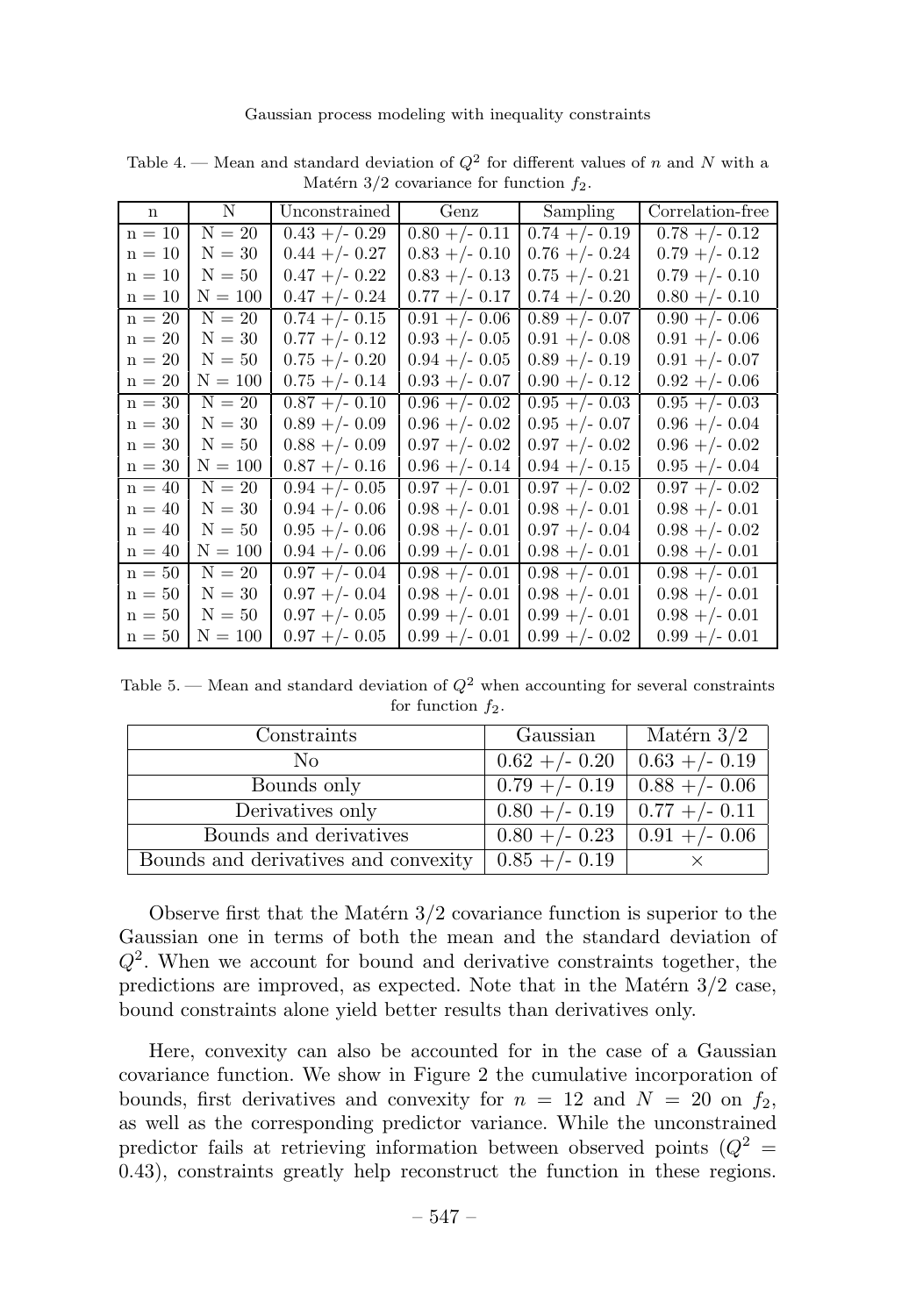#### Sébastien Da Veiga, Amandine Marrel

Bound constraints start by improving predictions on the right part  $(Q^2 =$ 0.84 in Figure 2, top). First-derivatives further enhance the approximation on the left part  $(Q^2 = 0.95$  in Figure 2, middle), but deteriorate it on the right. This phenomenon is finally compensated by second-order derivatives  $(Q<sup>2</sup> = 0.98$  in Figure 2, bottom). The predictor variance is first largely reduced with bound constraints and one can observe further reduction with derivatives. Convexity has a small impact on variance reduction, since there is only a slight improvement between predictions with first- and secondorder derivatives.



Figure 2. — Unconstrained and constrained predictor (left) and predictor variance (right) accounting for constraints on bounds only (top), on bounds and derivatives (middle) and on bounds, derivatives and convexity (bottom) on function  $f_2$ .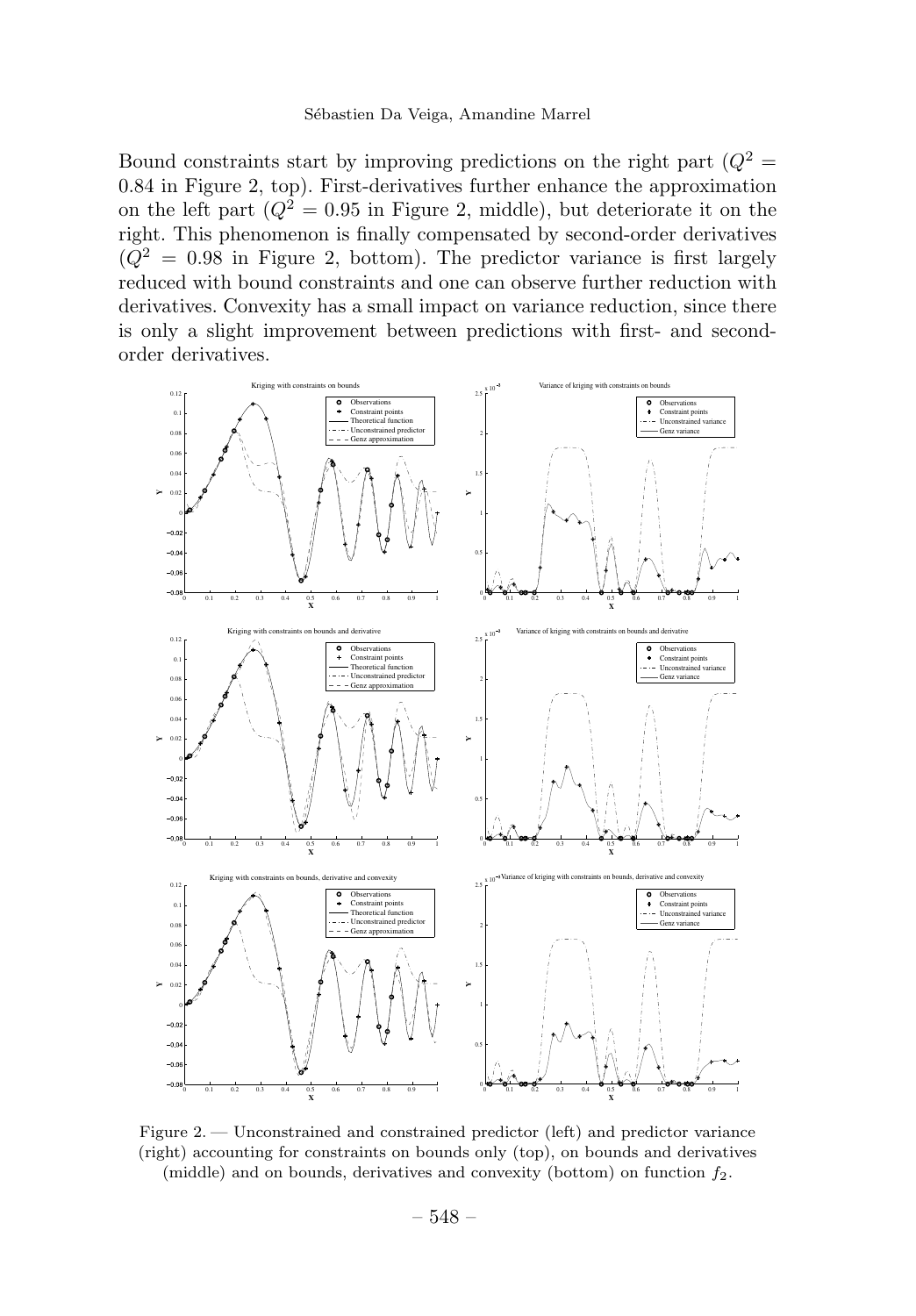



Figure 3. — Unconstrained and constrained predictor accounting for constraints on bounds only (top), on bounds and derivatives (middle) and on bounds, derivatives and convexity (bottom) on function  $f_2$  with random constraint locations.

In this last example, constraint points were chosen equally spaced on [0, 1]. In order to examine the behavior of our predictor with respect to other constraint locations, we now generate them at random. Results are reported in Figure 3. Predictions are deteriorated in this case, with  $Q^2 = 0.58$  for constraints on bounds,  $Q^2 = 0.72$  for constraints on bounds and first derivatives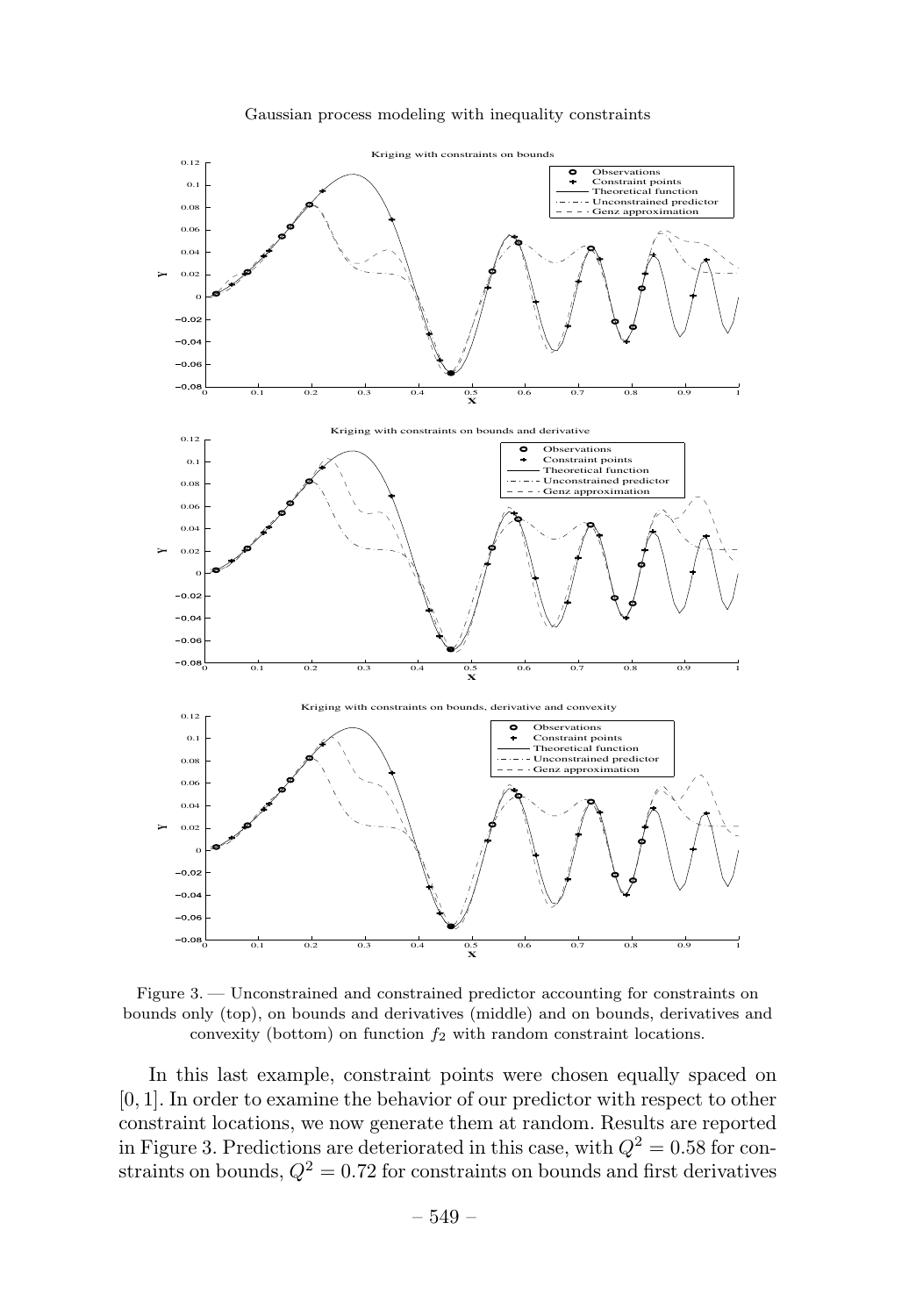and  $Q^2 = 0.76$  for constraints on bounds, first derivatives and convexity. The largest difference with the previous result in Figure 2 is observed on the right part, where constraints cannot reconstruct the true behavior of the unknown function. This can be explained by the unfortunate choice for the constraint points. Indeed, in the right part, there are no constraint points imposing a negative value to the predictor. On the left part, the wide peak is also ignored when derivative constraints are included. Once again, this is due to the absence of constraint points imposing a positive value to the first-derivative near the peak. As already illustrated in Table 5, incorporation of constraints improve predictions in average. However, specific sets of locations can lessen this improvement. We mention in the last section dedicated to discussion a possible approach for an efficient placement of these locations, which will be studied in future work.

# 4.2. Example on the 2-D Schwefel's function

Finally, we propose to investigate our constrained predictors on a twodimensional example with bound constraints only. We consider the Schwefel's function defined by  $f(x^1, x^2) = -x^1 \sin(\sqrt{|x^1|}) - x^2 \sin(\sqrt{|x^2|})$  on  $[-200, 200]^2$ . This function is displayed in Figure 4.



Figure 4. — 2-D Schwefel's function.

Once again, we choose at random *n* observations in  $[-200, 200]^2$  and impose positivity and negativity according to  $f$  on  $N$  locations selected uniformly on  $[-200, 200]^2$ . We repeat this procedure 100 times with both the Gaussian and the Matérn  $3/2$  covariance functions, for several values of n and N. Results on the mean and standard deviation of the  $Q^2$  are reported in Table 6 and Table 7 for the Gaussian and the Matérn  $3/2$ covariance function, respectively. In both cases, the correlation-free formula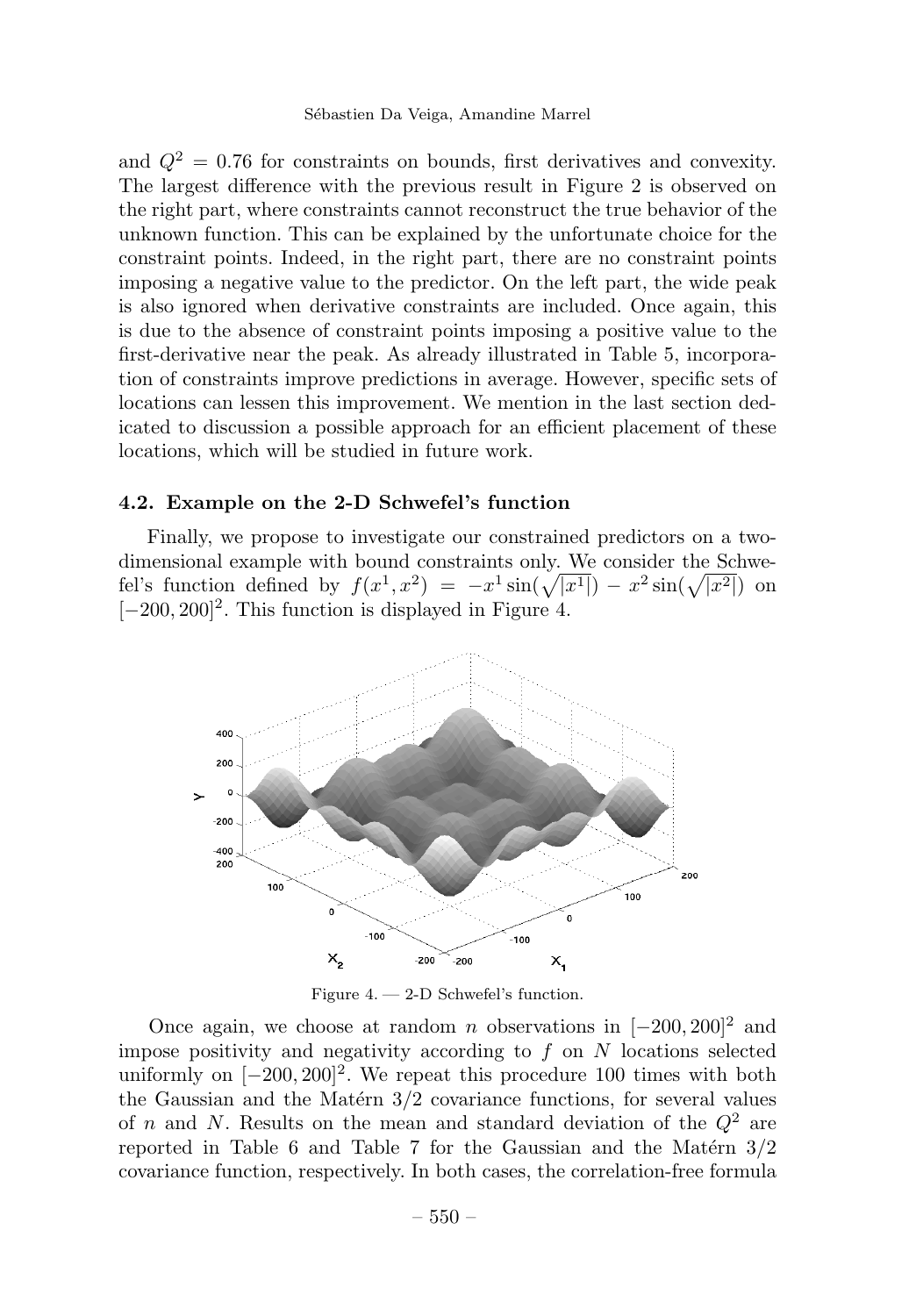and Genz approximation yield similar results. They both outperform the unconstrained predictor until  $n = 200$ , where the number of observation is sufficient enough to capture most of the information on  $f$ . Again, note that the number of constraint points does not seem to influence the quality of prediction in average.

| n         | $\mathbf N$ | Unconstrained    | Genz             | Correlation-free |
|-----------|-------------|------------------|------------------|------------------|
| $n = 50$  | $N = 100$   | $0.29 + -0.08$   | $0.57 + -0.07$   | $0.56 + -0.06$   |
| $n = 50$  | $N = 225$   | $0.31 + (-0.09)$ | $0.58 + -0.14$   | $0.61 + (-0.19)$ |
| $n = 50$  | $N = 400$   | $0.29 + -0.09$   | $0.41 + (-0.16)$ | $0.60 + -0.21$   |
| $n = 100$ | $N = 100$   | $0.52 + (-0.07)$ | $0.68 + -0.04$   | $0.68 + -0.04$   |
| $n = 100$ | $N = 225$   | $0.52 + -0.08$   | $0.69 + -0.09$   | $0.70 + -0.11$   |
| $n = 100$ | $N = 400$   | $0.52 + -0.07$   | $0.61 + - 0.10$  | $0.64 + - 0.44$  |
| $n = 150$ | $N = 100$   | $0.66 + - 0.06$  | $0.76 + -0.04$   | $0.76 + -0.04$   |
| $n = 150$ | $N = 225$   | $0.67 + -0.05$   | $0.74 + -0.07$   | $0.76 + -0.06$   |
| $n = 150$ | $N = 400$   | $0.66 + -0.05$   | $0.69 + -0.06$   | $0.77 + -0.05$   |
| $n = 200$ | $N = 100$   | $0.75 + -0.04$   | $0.81 + (-0.03)$ | $0.81 + (-0.03)$ |
| $n = 200$ | $N = 225$   | $0.75 + -0.04$   | $0.80 + -0.05$   | $0.81 + (-0.05)$ |
| $n = 200$ | $N = 400$   | $0.74 + -0.05$   | $0.76 + -0.05$   | $0.81 + (-0.05)$ |
| $n = 300$ | $N = 100$   | $0.84 + -0.05$   | $0.87 + -0.04$   | $0.87 + -0.04$   |
| $n = 300$ | $N = 225$   | $0.84 + -0.05$   | $0.85 + -0.03$   | $0.86 + -0.03$   |
| $n = 300$ | $N = 400$   | $0.84 + - 0.04$  | $0.85 + -0.04$   | $0.88 + -0.04$   |

Table 6. — Mean and standard deviation of  $Q^2$  for different values of n and N with a Gaussian covariance function for the 2-D Schwefel's function.

Table 7. — Mean and standard deviation of  $Q^2$  for different values of n and N with a Matérn  $3/2$  covariance function for the 2-D Schwefel's function.

| n         | N         | Unconstrained    | Genz             | Correlation-free |
|-----------|-----------|------------------|------------------|------------------|
| $n = 50$  | $N = 100$ | $0.32 + (-0.09)$ | $0.60 + (-0.10)$ | $0.60 + - 0.07$  |
| $n = 50$  | $N = 225$ | $0.32 + -0.09$   | $0.69 + -0.10$   | $0.69 + - 0.06$  |
| $n = 50$  | $N = 400$ | $0.32 + (-0.10)$ | $0.63 + -0.11$   | $0.68 + -0.04$   |
| $n = 100$ | $N = 100$ | $0.64 + - 0.07$  | $0.78 + -0.03$   | $0.77 + -0.03$   |
| $n = 100$ | $N = 225$ | $0.65 + -0.07$   | $0.81 + (-0.05)$ | $0.79 + -0.05$   |
| $n = 100$ | $N = 400$ | $0.64 + - 0.08$  | $0.78 + -0.05$   | $0.80 + -0.03$   |
| $n = 150$ | $N = 100$ | $0.82 + -0.05$   | $0.88 + -0.03$   | $0.87 + -0.03$   |
| $n = 150$ | $N = 225$ | $0.83 + -0.06$   | $0.88 + -0.03$   | $0.87 + - 0.03$  |
| $n = 150$ | $N = 400$ | $0.83 + -0.04$   | $0.87 + -0.03$   | $0.88 + -0.02$   |
| $n = 200$ | $N = 100$ | $0.92 + - 0.03$  | $0.94 + -0.02$   | $0.94 + -0.03$   |
| $n = 200$ | $N = 225$ | $0.92 + - 0.03$  | $0.93 + -0.02$   | $0.93 + -0.02$   |
| $n = 200$ | $N = 400$ | $0.92 + -0.03$   | $0.93 + -0.03$   | $0.94 + -0.02$   |
| $n = 300$ | $N = 100$ | $0.98 + -0.02$   | $0.99 + -0.01$   | $0.99 + - 0.01$  |
| $n = 300$ | $N = 225$ | $0.98 + -0.02$   | $0.98 + -0.02$   | $0.98 + -0.02$   |
| $n = 300$ | $N = 400$ | $0.98 + -0.02$   | $0.98 + -0.02$   | $0.99 + - 0.01$  |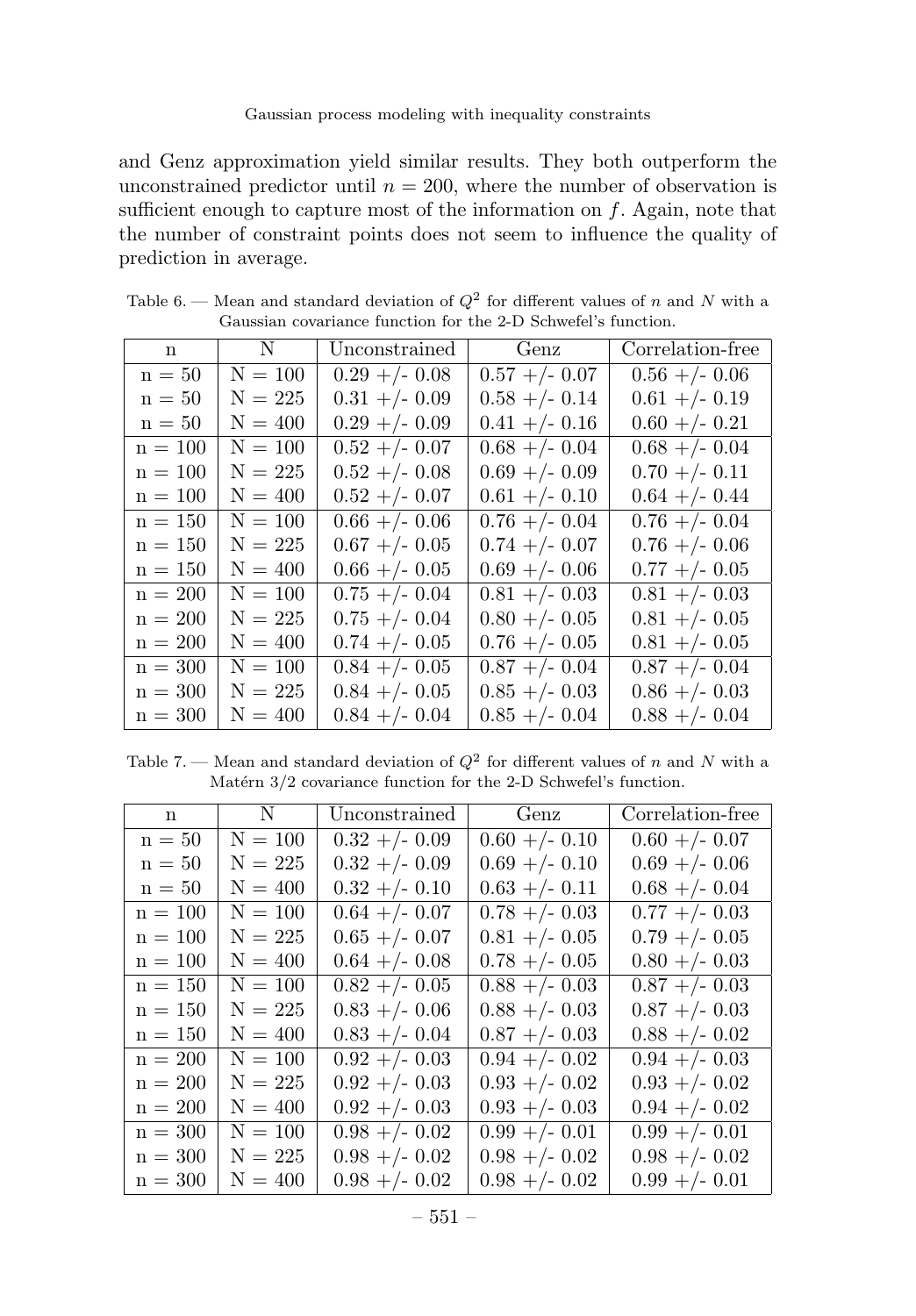Sébastien Da Veiga, Amandine Marrel

# 5. Discussion and conclusion

In this paper, we introduced a new theoretical framework for incorporating constraints in Gaussian process modeling, including bound, monotonicity and convexity constraints. We also extended this framework to any type of linear constraint, such as bounds on some integral of the output. The final constrained predictor is based on a discrete-location approximation of conditional expectations. From a computational perspective, the main result which makes it possible to evaluate the proposed predictors is that a vector encompassing the kriging underlying Gaussian field and any of its derivatives is still Gaussian. Consequently, our constrained predictors can be written as expectations of the truncated multinormal distribution, which has been extensively studied in the past years. We then detailed the explicit formulas on such truncated expectations. Since they involve computation of integrals of dimensionality equal to the number of constraints, we proposed several numerical approximations. The first one is based on a simple correlation-free assumption, the second one on numerical integration tools and the last one calls for sampling techniques. All of them not only yield an approximation of the constrained predictor but also an estimation of the prediction error like in the standard Gaussian process modeling framework. Finally, we compared these predictors on bound, monotonicity and convexity examples. Results showed that incorporation of constraints greatly improve predictions. Future work is necessary to further improve the methodology.

First, we provided examples on 1-D and 2-D functions only. Theoretically, generalization to more dimensions is straightforward. However, the discrete-location approximation for the constraints will require many points and subsequent integral approximations will suffer from the curse of dimensionality. At first glance, two remedies can be envisioned. Following the ideas of covariance tapering and of sequential Gaussian simulation in geostatistics, a solution would be to place a reasonable amount of constraints only in a neighborhood around the prediction point. Another point of view would consist in accomodating sequential strategies already used in Gaussian process modeling for adaptive designs, in the context of efficient global optimization for instance. Starting from given initial locations of constraint points, additional locations would be proposed where the predictor is more likely to violate the constraints, in a sequential way. Such relevant constraint points can be easily identified with the Gaussian process assumption.

Second, maximum-likelihood estimation of kriging hyperparameters should be investigated for consistency under constraint assumptions. In practice, this should also limit the number of constraint points needed for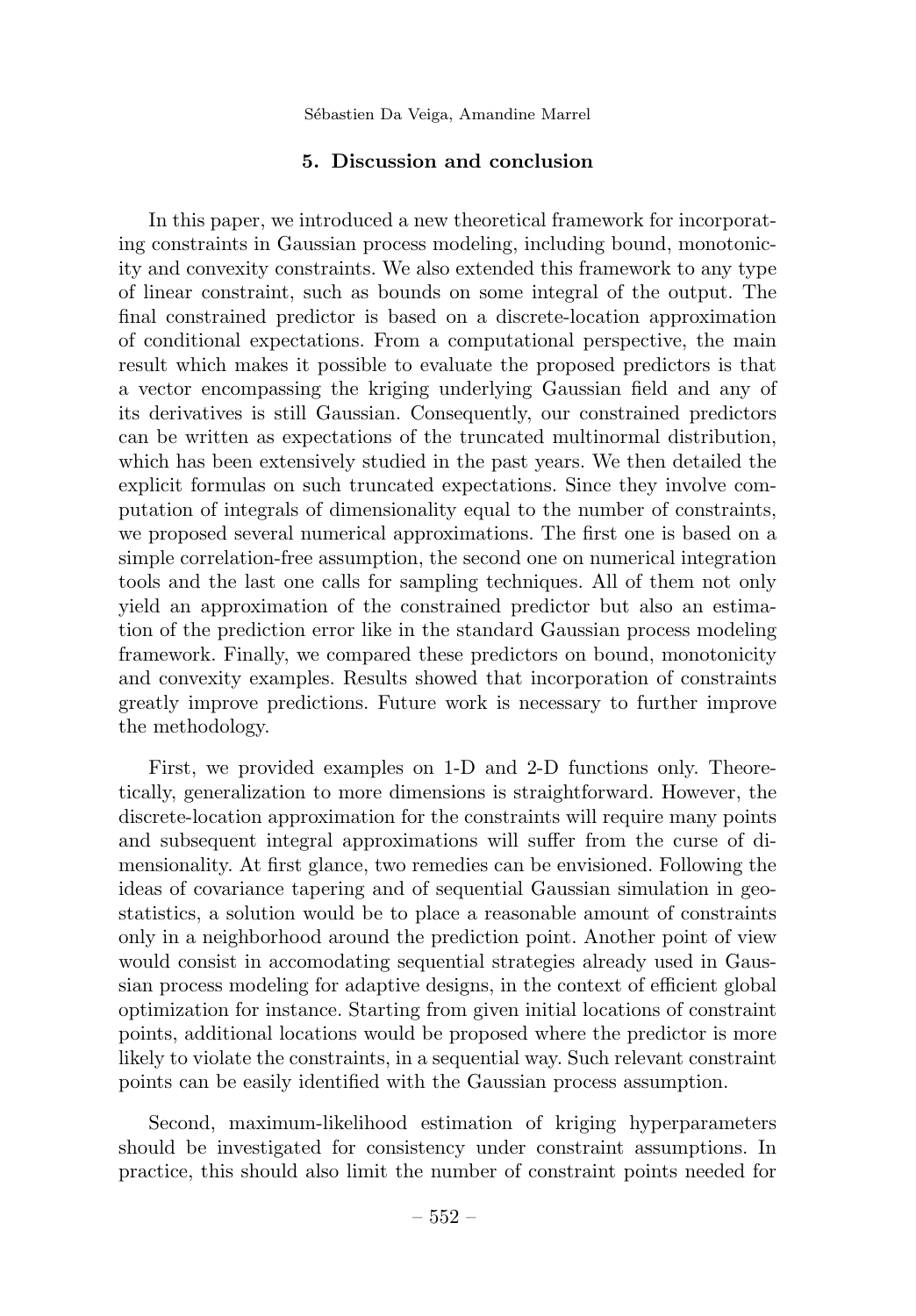an effective discrete-location approximation. Further, error bounds on this discrete-location approximation should be examined. Apart from quality control, they could also be used in order to propose suitable locations for the constraints.

Acknowledgements. — This work has been partially supported by the French National Research Agency (ANR) through COSINUS program (project COSTA-BRAVA ANR-09-COSI-015).

# Bibliography

- [1] Abrahamsen (P.) and Benth (F.E.). Kriging with inequality constraints. Mathematical Geology, 33(6), p. 719-744 (2001).
- [2] Azaïs (J.-M.) and WSCHEBOR (M.). Level sets and extrema of random processes and fields. New York: Wiley (2009).
- [3] BIGOT (J.) and GADAT (S.). Smoothing under diffeomorphic constraints with homeomorphic splines. SIAM Journal on Numerical Analysis, 48(1), p. 224-243 (2010).
- [4] Chopin (N.). Fast simulation of truncated Gaussian distributions. Statistics and Computing, 21, p. 275-288 (2011).
- [5] COZMAN (F.) and KROTKOV (E.). Truncated Gaussians as Tolerance Sets. Fifth Workshop on Artificial Intelligence and Statistics, Fort Lauderdale Florida (1995).
- [6] CRAMÉR (H.) and LEADBETTER (M.R.). Stationary and Related Stochastic Processes: Sample Function Properties and Their Applications. New York: Wiley (1967).
- [7] Da Veiga (S.), Wahl (F.) and Gamboa (F.). Local Polynomial Estimation for Sensitivity Analysis on Models With Correlated Inputs Technometrics, 51(4), p. 452-463 (2009).
- $[8]$  DETTE (H.) and SCHEDER  $(R.)$  Strictly monotone and smooth nonparametric regression for two or more variables. The Canadian Journal of Statistics, 34(44), p. 535-561 (2006).
- [9] Ellis (N.) and Maitra (R.). Multivariate Gaussian Simulation Outside Arbitrary Ellipsoids. Journal of Computational and Graphical Statistics, 16(3), p. 692- 798 (2007).
- [10] Fernandez (P.J.), Ferrari (P.A.) and Grynberg (S.P.). Perfectly random sampling of truncated multinormal distributions. Adv. in Appl. Probab., 39(4), p. 973- 990 (2007).
- [11] Genz (A.). Numerical Computation of Multivariate Normal Probabilities. J. Comp. Graph Stat., 1, p. 141-149 (1992).
- [12] Genz (A.). Comparison of Methods for the Computation of Multivariate Normal Probabilities. Computing Science and Statistics, 25, p. 400-405 (1993).
- [13] Genz (A.) and Bretz (F.). Computation of Multivariate Normal and t Probabilities. Lecture Notes in Statistics, Vol. 195, Springer-Verlag, Heidelberg (2009).
- [14] Geweke (J.). Efficient simulation from the multivariate normal and student tdistribution subject to linear constraints. Computing Science and Statistics: Proceedings of the Twenty-Third Symposium on the Interface, p. 571-578 (1991).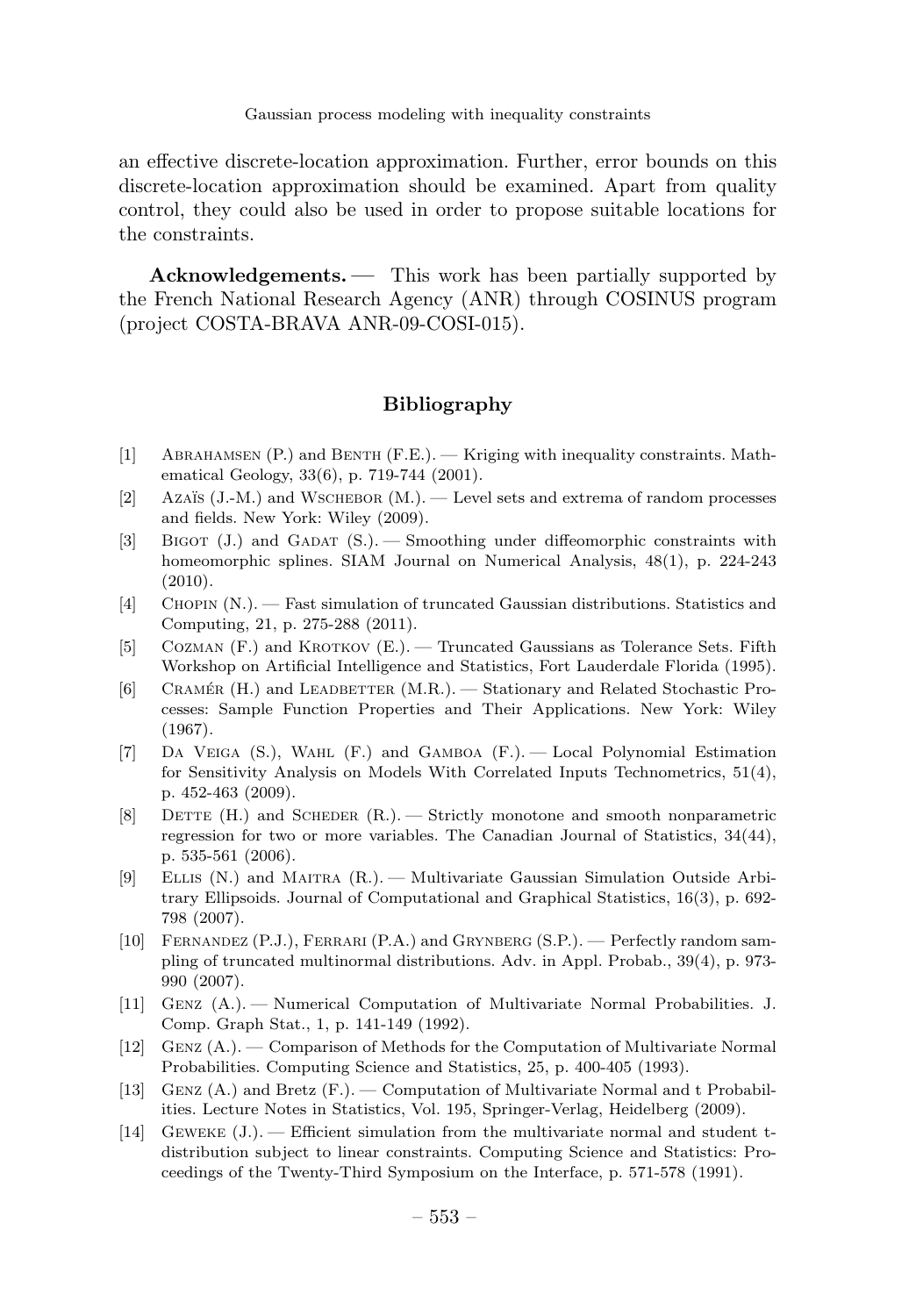- [15] Ginsbourger (D.), Bay (X.) and Carraro (L.). Noyaux de covariance pour le Krigeage de fonctions symétriques. submitted to C. R. Acad. Sci. Paris, section Maths (2009).
- [16] GRIFFITHS  $(W)$ .  $A$  Gibbs' sampler for the parameters of a truncated multivariate normal distribution. Working Paper, http://ideas.repec.org/p/mlb/wpaper/856.html (2002).
- [17] Hall (P.) and Huang (L.-S.). Nonparametric kernel regression subject to monotonicity constraints. The Annals of Statistics, 29(3), p. 624-647 (2001).
- [18] HAZELTON (M.L.) and TURLACH (B.A.). Semiparametric regression with shapeconstrained penalized slpines. Computational Statistics and Data Analysis, 55, p. 2871-2879 (2011).
- [19] Horrace (W.C.). Some results on the multivariate truncated normal distribution. Journal of Multivariate Analysis, 94, p. 209-221 (2005).
- [20] Kleijnen (J.P.C.) and van Beers (W.C.M.). Monotonicity-preserving bootstrapped Kriging metamodels for expensive simulations. Working Paper, http://www.tilburguniversity.edu/research/institutes-and-researchgroups/center/staff/kleijnen/monotone Kriging.pdf (2010).
- [21] KOTECHA (J.H.) and DJURIC  $(P.M.)$ .  $-$  Gibbs sampling approach for generation of truncated multivariate gaussian random variables. IEEE Computer Society, p. 1757- 1760 (1999).
- [22] KOTZ (S.), BALAKRISHNAN (N.) and JOHNSON (N.L.). Continuous multivariate distributions, Volume 1: models and applications New York: Wiley (2000).
- [23] Lee (L.-F.). On the first and second moments of the truncated multi-normal distribution and a simple estimator. Economics Letters, 3, p. 165-169 (1979).
- [24] Lee  $(L-F)$ . The determination of moments of the doubly truncated multivariate tobit model. Economics Letters, 11, p. 245-250 (1983).
- [25] MARREL  $(A.)$ , IOOSS  $(B.)$ , VAN DORPE  $(F.)$  and VOLKOVA  $(E.)$   $-$  An efficient methodology for modeling complex computer codes with Gaussian processes. Computational Statistics and Data Analysis, 52, p. 4731-4744 (2008).
- [26] MICHALAK  $(A.M.) = A$  Gibbs sampler for inequality-constrained geostatistical interpolation and inverse modeling. Water Resour. Res., 44, W09437, doi:10.1029/2007WR006645 (2008).
- [27] MUTHÉN  $(B.)$ . Moments of the censored and truncated bivariate normal distribution. British Journal of Mathematical and Statistical Psychology, 43, p. 131-143 (1990).
- [28] Oakley (JE.) and O'Hagan (A.). Probabilistic sensitivity analysis of complex models: A Bayesian approach. Journal of the Royal Statistical Society, Series B, 66, p. 751-769 (2004).
- [29] PHILIPPE  $(A)$  and ROBERT  $(C)$ . Perfect simulation of positive Gaussian distributions. Statistics and Computing, 13(2), p. 179-186 (2003).
- [30] Racine (J.S.), Parmeter (C.F.) and Du (P.). Constrained nonparametric kernel regression: Estimation and inference. Working Paper, http:/economics.ucr.edu/spring09/Racine paper for 5 8 09.pdf (2009).
- [31] Ramsay (J.O.) and Silverman (B.W.). Functional Data Analysis. Springer Series in Statistics, Springer-Verlag (2005).
- [32] Rasmussen (C.E.) and Williams (C.K.I.). Gaussian Processes for Machine Learning (2006). The MIT Press.
- [33] Robert (C.P.). Simulation of truncated normal variables. Statistics and Computing, 5, p. 121-125 (1995).